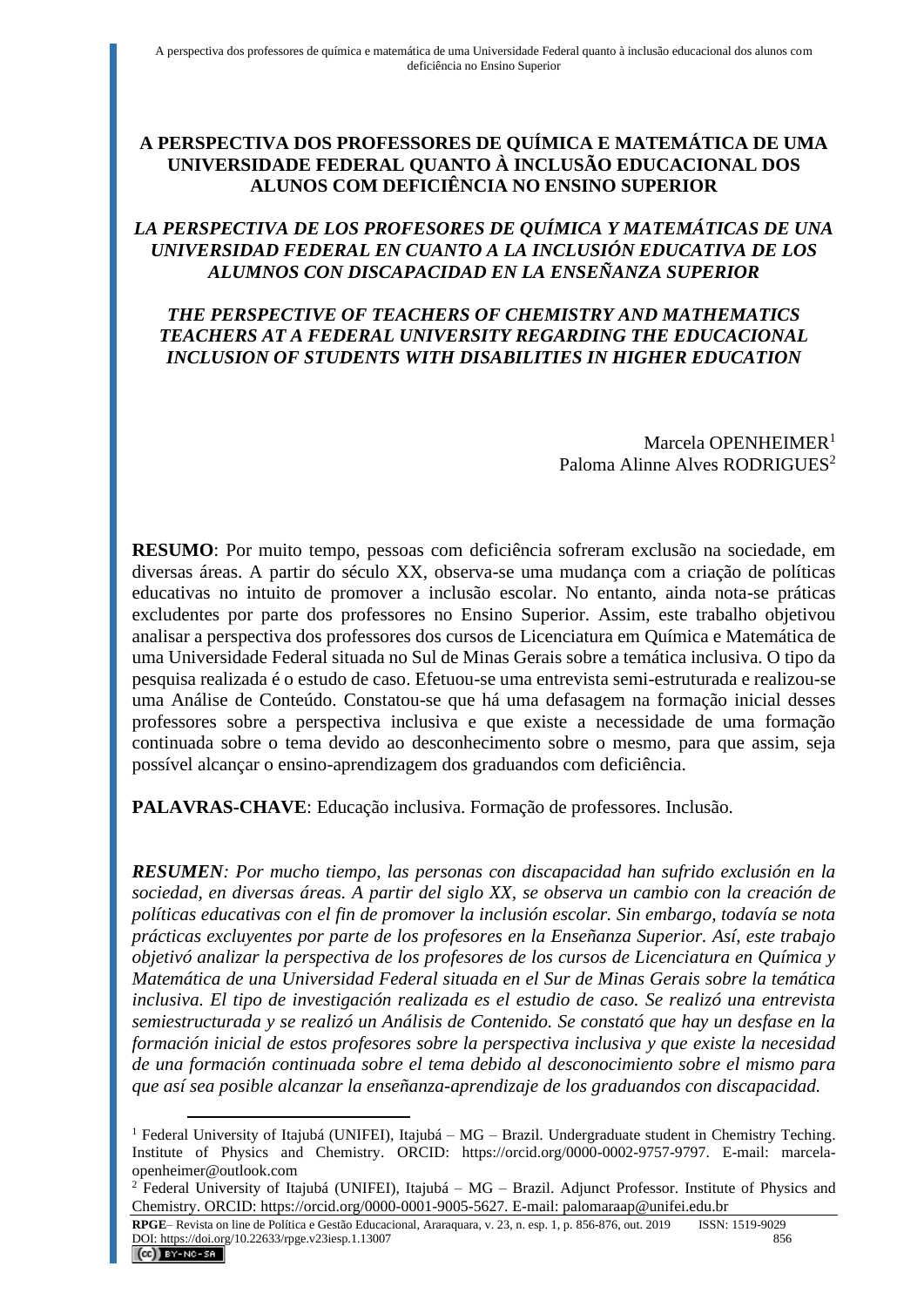*PALABRAS CLAVE: Educación inclusiva. Formación de profesores. Inclusión.*

*ABSTRACT: For a long time, people with disabilities have been excluded in society in several areas. From the twentieth century, there is a change with the creation of educational policies in order to promote school inclusion. However, it is still noticeable practices by teachers in Higher Education. Thus, this work aimed to analyze the perspective of the professors of the degree courses in Chemistry and Mathematics of a Federal University situated in the South of Minas Gerais on the inclusive theme. The type of research carried out is the case study. A semistructured interview was conducted and a Content Analysis was conducted. It was found that there is a gap in the initial training of these teachers on the inclusive perspective and that there*  is a need for continuous training on the subject due to the lack of knowledge about it, so that it *is possible to achieve the teaching-learning of the graduates with disabilities.*

*KEYWORDS: Inclusive education. Teacher training. Inclusion*.

## **Introduction**

People with disabilities have long been excluded from society due to prejudice and discrimination. The invisibility resulted from the lack of guarantee of rights in the various areas of human existence - education, health, transportation, work, architectural spaces, among others - that prevented the development of their citizenship (ALMEIDA, 2015). This reality was transformed, especially from the twentieth century, both in the Brazilian and international context.

It is important to understand that this action was due to scientific productions on social and educational inclusion themes. In this regard, Teodoro and Sanches (2006, p. 65), point out that the production of these documents around this issue spurred the creation of educational policies at international level and "revealed the urgency of combating exclusion and the need to be elaborated and made available conditions for the operationalization of social and school inclusion". This concern has led several countries, such as Denmark, to adopt policies that ensure the rights of persons with disabilities, especially in schools.

Thus, in the international context, education for people with disabilities that includes inclusion called Special Education, began to be questioned from 1959 in Denmark, which added in its legislation the concept of mainstreaming. According Teodoro and Sanches (2006, p. 65), "such actions would be to elaborate living conditions for people with disabilities similar as much as possible to the normal conditions of the society in which they live". For this, its generalization in the educational environment, aimed to trigger the replacement of segregating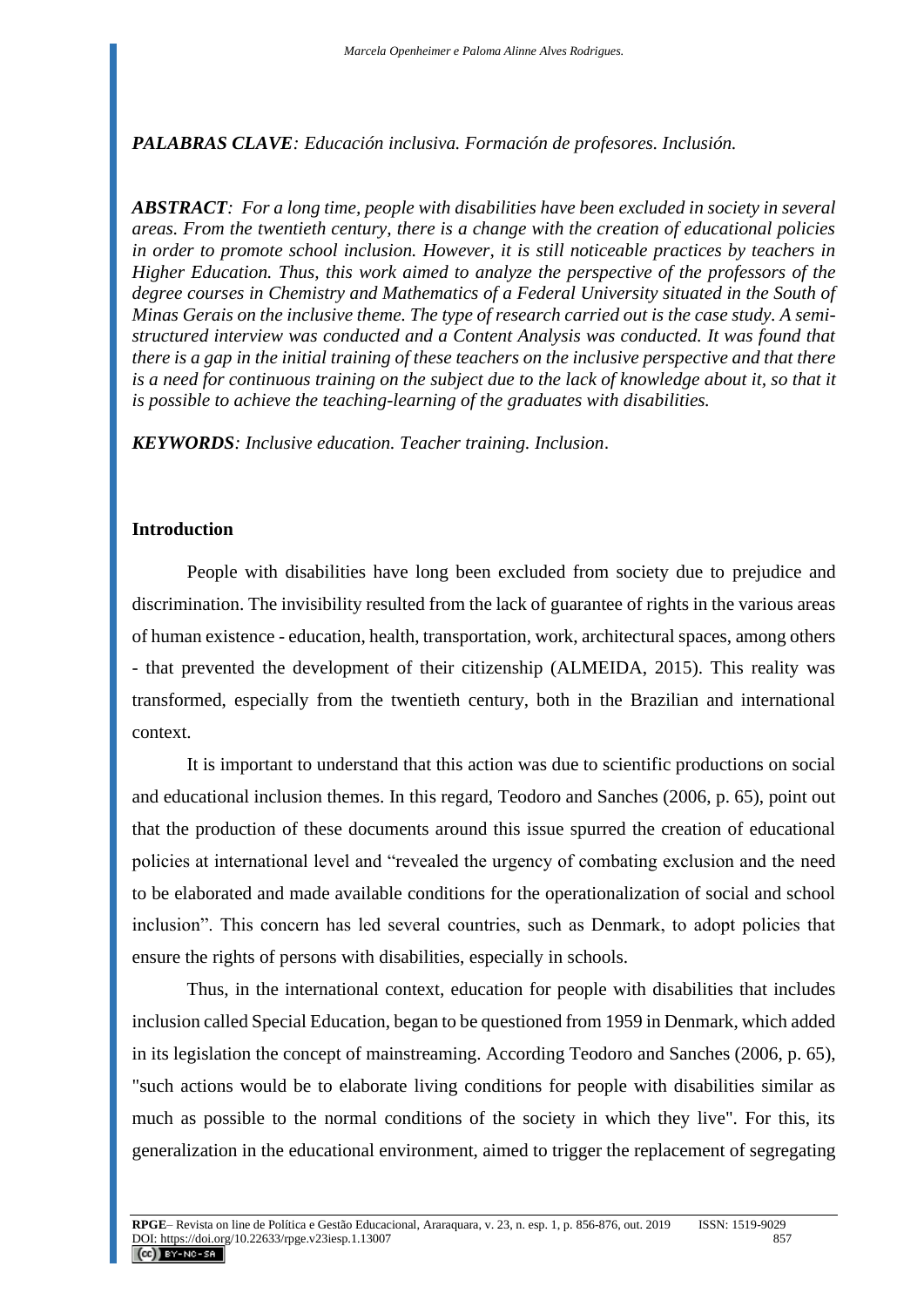practices by integrative practices, thus promoting the process of school integration and the deinstitutionalization of people with disabilities.

In Brazil, the education of people with disabilities was built through the first Law of Guidelines and Bases of National Education (LDB, Portuguese initials) no. 4,024/1961 (BRASIL, 1961) which established the correct orientation of their attendance in the regular education network in order to integrate them in the community. Special Education remained present in the LDB and was reaffirmed in the Federal Constitution of 1988, in particular, in Article 208, which assumes that it is the State's duty to guarantee this specialized educational assistance to people with disabilities in the regular school system (BRASIL, 1988).

In the meantime, it is important to understand that Inclusive Education is the idea that all people should have equal access to the education system. It recognizes diversity and enables the development of empathy, as living with human diversity favors the construction of new relationships and essential experiences in the formation of being and in the development of teachers and students, expanding for them the understanding of the concepts of justice and law (DUARTE *et al.*, 2013). Thus, teaching should be improved to provide satisfactory conditions for each student with disabilities to need for their learning.

It is important to understand that this adaptation should not only occur in Basic Education, but also in Higher Education, in which the entry of students with disabilities is becoming increasingly evident. This fact is due to the choice of an inclusive education system in Brazil that has reached a higher number of enrollments of people with disabilities in higher education institutions. Enrollment rose from 5,078 to 29,034 between 2003 and 2013, a significant advance, according to the Census of the Ministry of Education and the National Institute for Educational Studies and Research Anísio Teixeira (BRASIL, 2013), reaching 33,337 in 2014. And yet 41.1% of enrollments are in federal institutions.

This advance in enrollment articulated with the legislation, has made the Federal Institutions of Higher Education (IFES, Portuguese initials) have the duty to ensure the permanence of people with disabilities in the educational context effectively and equitably in the activities developed within the institution. Regarding this aspect Dechichi, Silva and Gomide (2008, p. 338) point out that "the arrival of these students to undergraduate courses at public universities has revealed the need to provide academic care that helps them build knowledge".

From this perspective, the Ministry of Education and Culture (MEC), through the Secretariat of Higher Education and the Secretariat of Special Education, implemented, in 2005,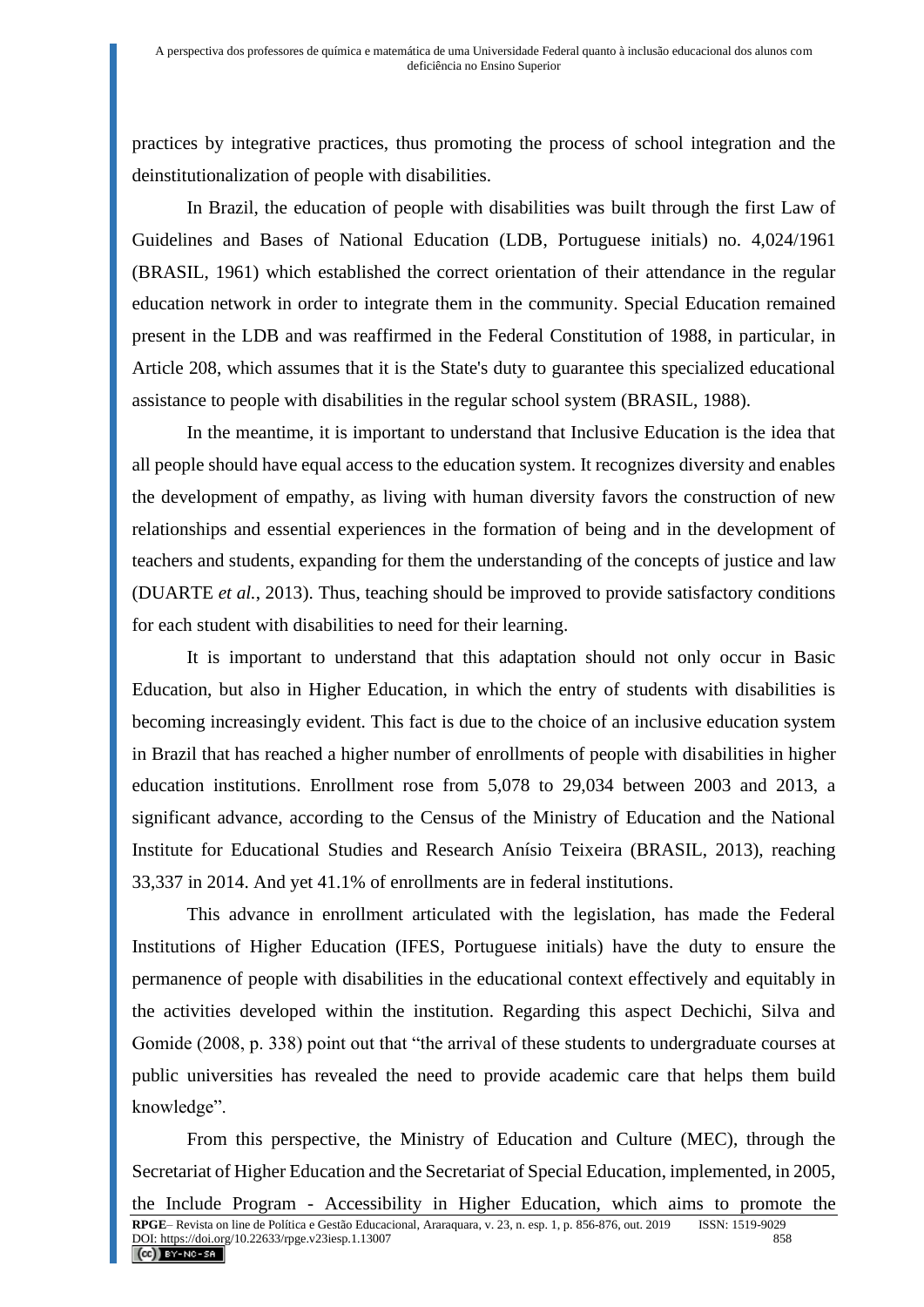development of accessibility policies in the IFES. From 2005 to 2011, the Include Program issued edicts "with the purpose of supporting projects for the creation and consolidation of Accessibility Centers, to eliminate physical, pedagogical, communication and information barriers, environments, equipment and teaching materials" (MENDES; ALMEIDA, 2015, p. 274).

However, it is observed that these barriers, especially the attitudinal ones, are still present in universities and need to be eliminated, so that it provides these accessibility conditions and also creates alternatives to avoid exclusionary practices by teachers (CASTRO; ALMEIDA, 2014). It is important to remember that teachers are inserted in this process from the reflection that the public university is not solely responsible for the inclusion process, it is an integral part of the implementation of public policies that guarantee financial support for actions and initiatives in this context. It is worth remembering that IFES have professionals from the most diverse areas of knowledge who can and should contribute to this inclusive teaching, with research and extension in the area of special educational needs, and the science of their responsibility in the classroom with students with disabilities (DUARTE *et al.*, 2013).

In this view, it is important that teachers who teach the subjects offered in undergraduate courses build a systematized knowledge to use appropriate methods, strategies and procedures to ensure the educational inclusion of these subjects. In our view, teachers play this role because, through classroom interaction, they have direct contact with students with disabilities. Thus, they constitute important elements for the realization of inclusive education in the higher education scope.

However, research shows that teachers do not have theoretical and practical knowledge to work with these students in the classroom. The research by Rocha and Miranda (2009) demonstrated the unpreparedness of teachers to meet the specific needs of students with disabilities and the university, due to the lack of material conditions. In this research, through the testimony of a hearing-impaired student, who was studying business administration at a federal university in northeastern Brazil, it was found that technological resources such as multimedia projection were little used by teachers. This made it difficult to follow the classes, because the transmission of the class content by the teacher, without consulting texts or books, or other sources of research on the Internet, was a factor that, in his view, limited his development in the classroom in relation to the content taught.

In the study by Pacheco and Costas (2011), which analyzed the process of inclusion in a higher education institution, this idea was reaffirmed, since at the same time that teachers understood that it was necessary to attend to students with disabilities, they felt without the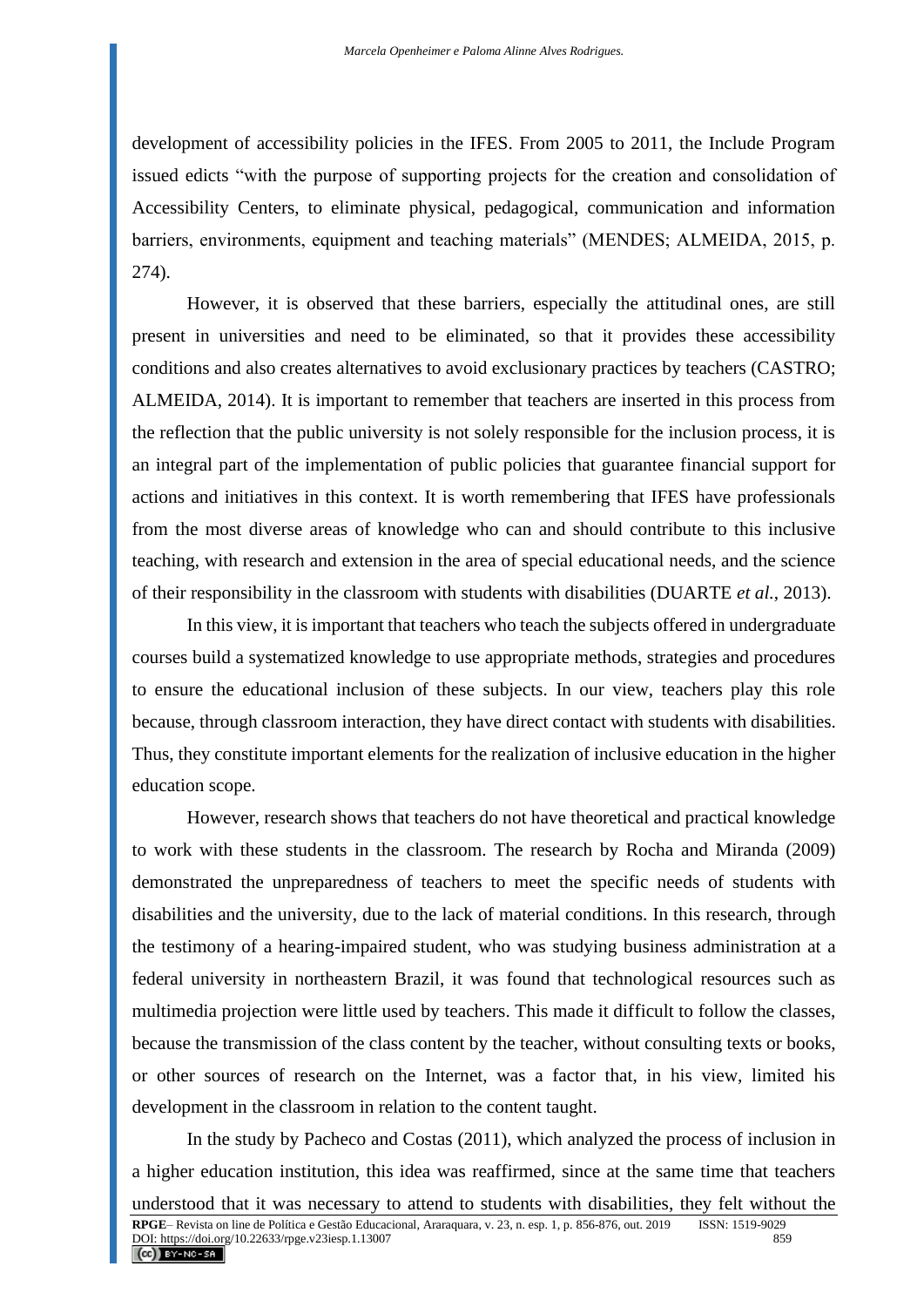preparation and guidance to meet this demand. The same was pointed out by university course coordinators when asked about the main obstacles to inclusion when stating that it is teacher education. There was then a concern about the gap in teacher training to meet academics with special educational needs.

On the other hand, it is considered that for inclusion to be effective, it is necessary to strengthen the teachers' formation in relation to the theme in question to prepare them for this reality. In this sense, it arises from the educational need to broaden the discussions, the investigative processes and the actions on this theme, in order to avoid only integrative teaching.

Tardif (2000) argues that superficiality in teacher education is related to its idealization as an application model of knowledge: students spend years of graduation attending classes based on disciplines and constituted by propositional knowledge. Then, or during graduation, they will intern to "apply" this knowledge. When the training is over, they begin to work on their own, learning their craft in practice, and most often find that this propositional knowledge does not effectively apply to everyday action.

Therefore, the knowledge built during training constitutes a false representation of the professionals' knowledge about their practice. The same author also points out that professional knowledge requires a portion of improvisation and adaptation to new and unique situations that require professional reflection and prudence in order to solve the problems encountered by him. These are evolutionary and gradual, and require continuous and continuing training. Professionals should thus self-train and requalify themselves through different courses after their initial university studies.

Tardif (2014) also states that teacher education goes beyond academic and professional knowledge, since it involves personal knowledge (family, life history), others coming from previous school education (primary, secondary school, etc.), others related to vocational training (in higher education institutions, among others) and knowledge originated from their own experience in the profession in the classroom and school (practice of the craft).

Therefore, it is clear that teacher education is continuous as it extends throughout your professional career. This justifies the importance of initial training that significantly contemplates the inclusive perspective, and especially of continuing education, because this is where there is the development of knowledge that has not been explored. These are based on a reflective posture of the teacher, when faced with the reality of inclusive teaching in his daily work, which enables him to advance by his role of provoker, generator of studies and creator of new proposals for action inside and outside the institution. It is also important to remember that it is in the work experience that their own professional knowledge is produced that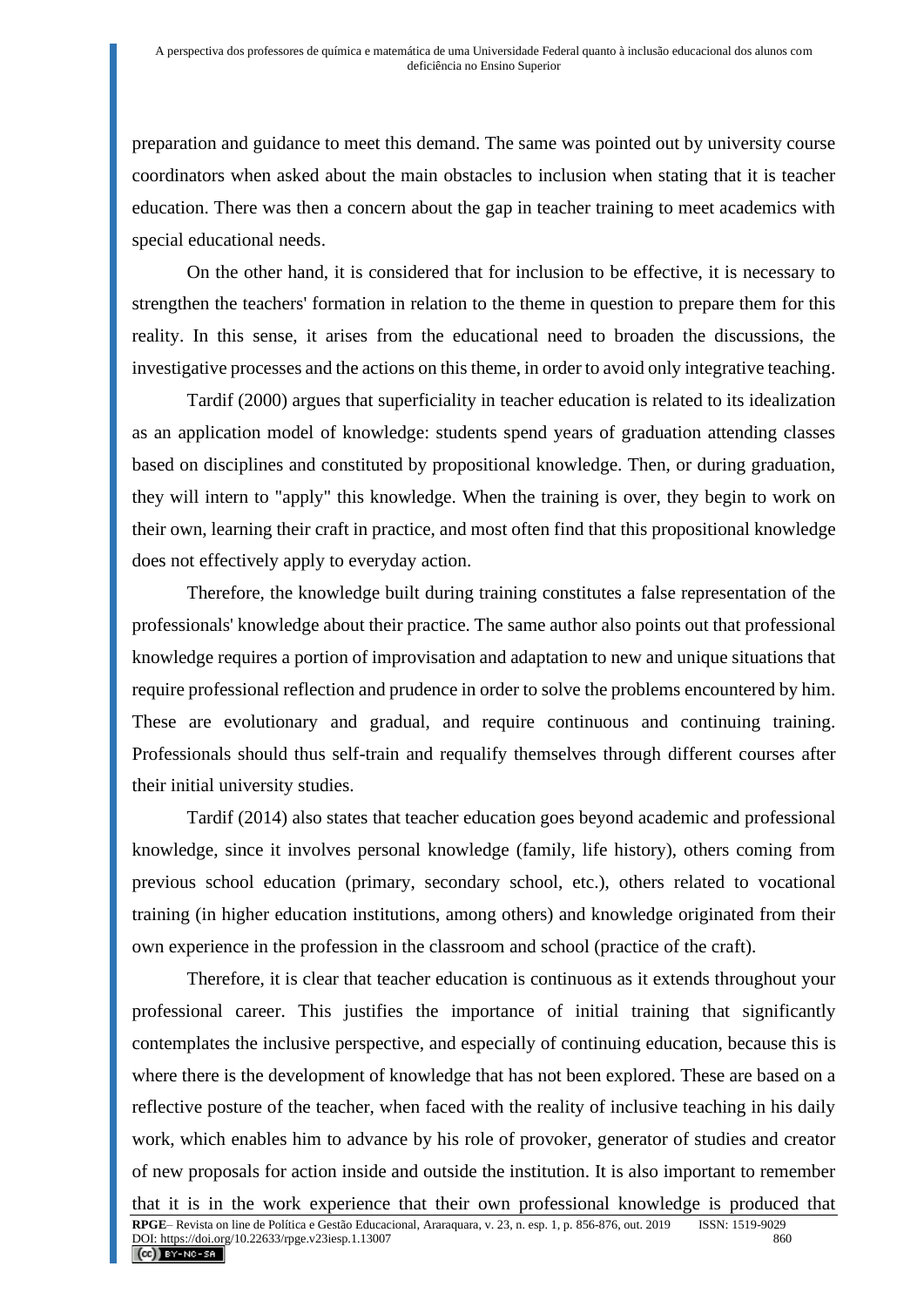privileges inclusive teaching strategies for students with disabilities, to face the challenges of an inclusive teaching, that minimizes the barriers they encounter in the classroom and in their learning process.

In short, the work experience, therefore, is a space where the teacher applies and elaborates new knowledge. It can, for example, acquire a reflective posture, resume and reproduce what was learned in undergraduate, that is, reiteration of what is known in what is known to do. Thus, teachers who seek continuing education, improve their work with their own daily experiences and seek to break the obstacles encountered in this way through the constant search for knowledge about inclusive education and can provide an equitable learning for all.

And from the focus on the need for inclusive education, attention is drawn to science teaching, which is fundamental for all people, as it enables the individual to develop a critical view of the reality in which they live. And that, in addition, can use the knowledge acquired in science in their daily lives, analyze different situations and be able to evaluate issues in order to contribute positively in society and promote its progress (RIBEIRO; BENITE, 2010).

Given this scenario, this research has as context the Federal University located in the south of Minas Gerais since it is necessary to reflect on the individuals responsible for including, that is, the teaching teachers. Therefore, this research aims to analyze the perspective of the professors of the undergraduate Chemistry and Mathematics courses of this university on the inclusive theme, and to analyze from this, the gap of the theme in the initial formation of these teachers, besides the inexistence of the search for a their continuing education that directly affects their students with disabilities at the university for their unpreparedness for inclusive education.

## **Methodology**

This research has a qualitative approach, since it works with descriptive information and attribution of meanings. The written word is valued both in the process of obtaining data that express the meaning of the facts and in the transcription of the results, characterizing it as descriptive. In this approach, we value the researcher's direct and prolonged contact with the situation being studied and the subjects present in it (GODOY, 1995). In addition, the research is also configured as exploratory, by analyzing the reports/facts, reflect, record and interpret to reach conclusions.

The type of research is the case study, which corresponds to one of the ways of conducting a qualitative empirical research on an ongoing phenomenon in its real context. It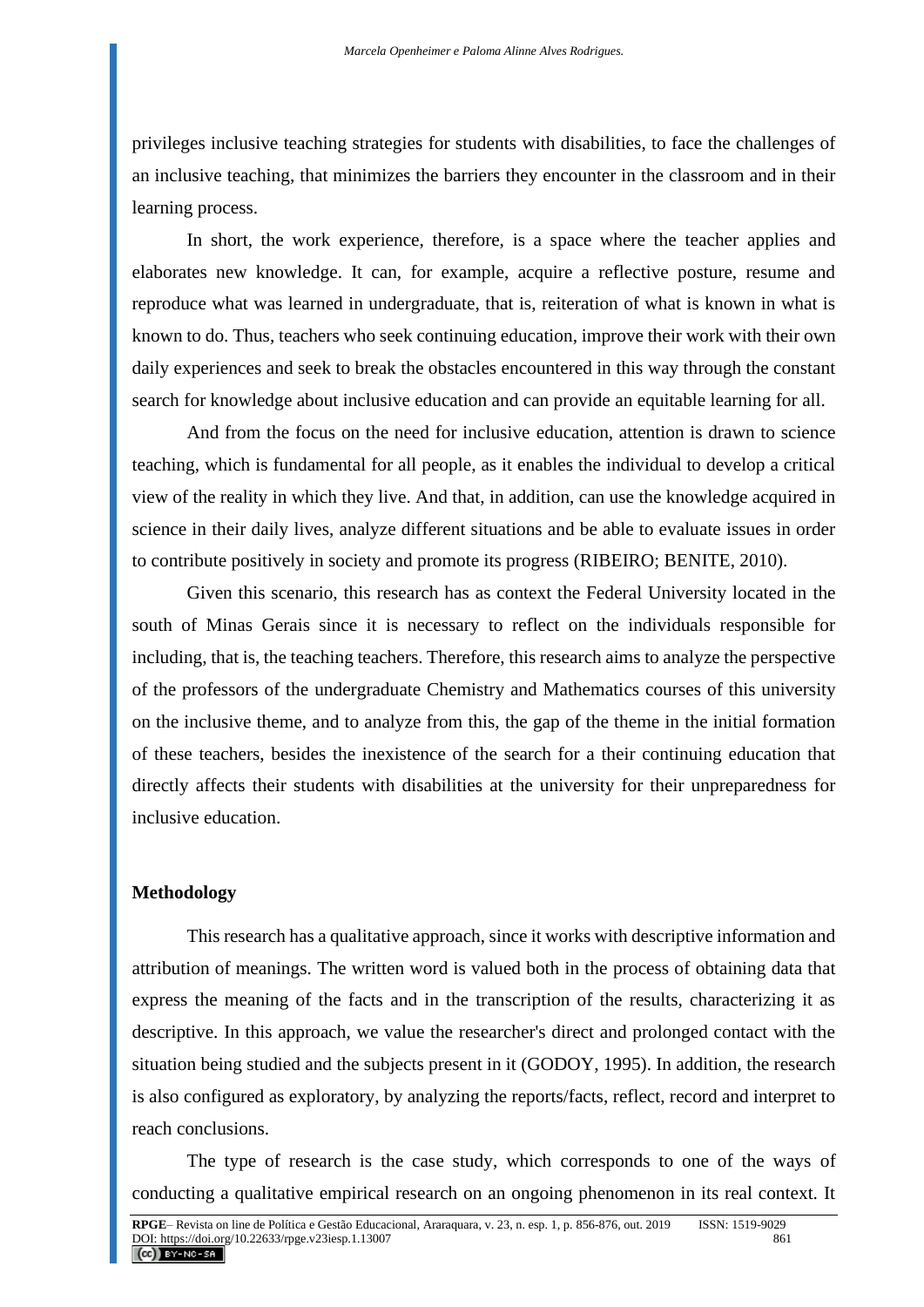starts from the premise that it is possible to explain a given phenomenon by intensively exploring a study unit or several study units to enable comparative analysis (LIMA, 2004). In this type of research, an aspect of an individual is analyzed in depth. This can be reaffirmed by the very objective of the research, which is to analyze the perspectives of chemistry and mathematics teachers from undergraduate courses at a federal university regarding the educational inclusion of students with disabilities in higher education.

Thus, the research was conducted in a federal institution and had the participation of professors of Chemistry and Mathematics. Initially, a bibliographic survey on the theme Inclusive Education was conducted through internet access and the university library. Then, a semi-structured interview was conducted with 6 teachers: 3 teachers from Mathematics Teaching and 3 teachers from Chemistry Teaching. All teachers have a degree. In addition, it was found that they completed the initial training between 1990 and 2004 and with master's and doctorate degrees in the area of teaching/education in chemistry or mathematics. Two professors did postgraduate studies, one did specialization in science education and the other in chemistry. Regarding teaching time in this institution, all participants presented a period of 5 to 9 years. In addition, they reported that they teach supervised internship and teaching practice subjects for chemistry or math undergraduate courses, except for one teacher who teaches hard chemistry subjects.

The semi-structured interview conducted with these subjects is directed by a previously elaborated script, composed of open questions, which allowed a flexible organization and expansion of the questions as the information was provided by the interviewee (BELEI *et al.*, 2008). Thus, it is important to understand that the interviews allow the researcher to deepen, to collect evidence in order to verify how the subjects, present in the studied situation, understand their reality. The interview also allows to obtain consistent information that ensures to describe and understand the logic that presides the relationships that are established within a group (DUARTE, 2004). In addition to this instrument, it is important to understand that the researcher himself is a fundamental element of observation, selection, analysis and interpretation of the collected data.

The qualitative data collected through interviews are primary, since they are collected by the researcher himself, and also secondary because they have the bibliographic contribution of other researchers to the theoretical conclusions of this research. The interviews were recorded to record these data and, subsequently, to transcribe them. The amount of recording hours has a total of 2h, 15min. It is important to mention that the transcription remained true to the interviewee's speech and was also valued intonation, pauses, degree of certainty in the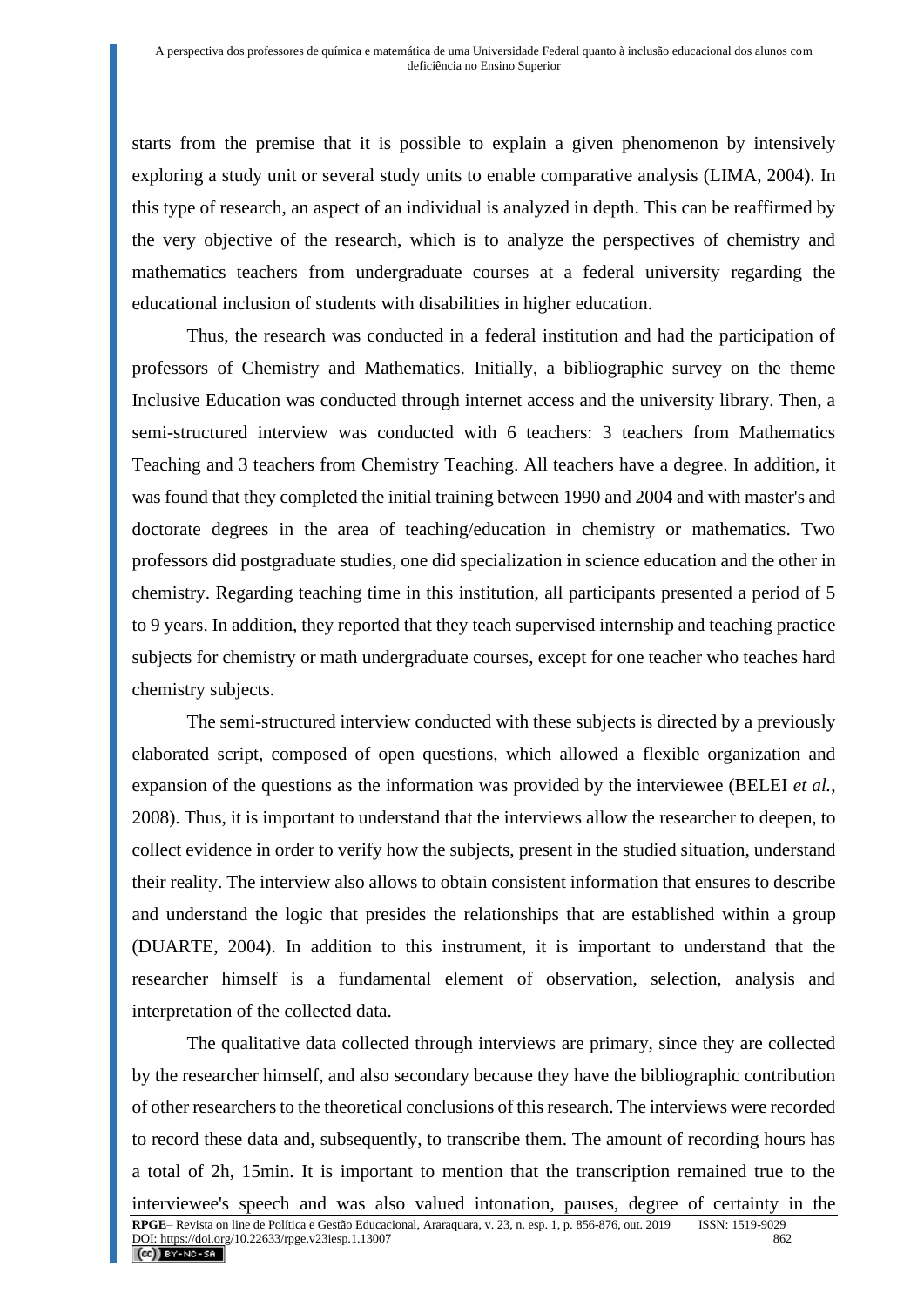statements, among others. For this, codes and/or signal rules were used, such as to pause or indicate any type of punctuation, except the question mark, using ellipsis (CARVALHO, 2006).

From this, a Content Analysis was performed which is characterized by a set of methodological instruments that apply to diverse discourses. This methodological structure is composed, as a main reference, by a set of communication analysis techniques that can use systematic procedures and objective description of the contents presented by the analyzed messages (BARDIN, 1997). It is divided into three phases: establishing the unit of analysis (which refers to the basic element of analysis), determining the categories of analysis (which refers to the selection and classification of data; categorization that deals with the identification of the subjects addressed in the communication) and select a sample of the analysis material (which deals with the criteria adopted for sample selection) (JUNIOR; CARVALHO, 2005). Therefore, this analysis consists of the detailed reading of all transcribed material, the identification of words and word sets that have meaning for the research, as well as the classification into categories.

It is important to understand that categories can be developed by the researcher from theoretical/conceptual references or after data collection. For this work, the categories were elaborated through the interviews. Thus, three categories were elaborated: training of trainers, conception of inclusive education and notion of working with a student with disabilities. The first category aimed to analyze if the teachers had the approach of the inclusive theme in their initial formation or some kind of experience and if after their graduation they sought some kind of qualification for an inclusive teaching. The second concerns the ideas, concepts and opinions of teachers about inclusive education, with the purpose of analyzing if they had knowledge about what the subject was about. And finally, the third category aimed to analyze whether teachers had sufficient knowledge to work with a student with disabilities, for example, a blind student.

#### **Data analysis**

## **Training of trainers**

Regarding previous experience working with students with disabilities, two teachers reported that this aspect only occurred while working in basic education. P2, for example, mentions his experience in an institution with a student who had no report, as can be seen in his speech.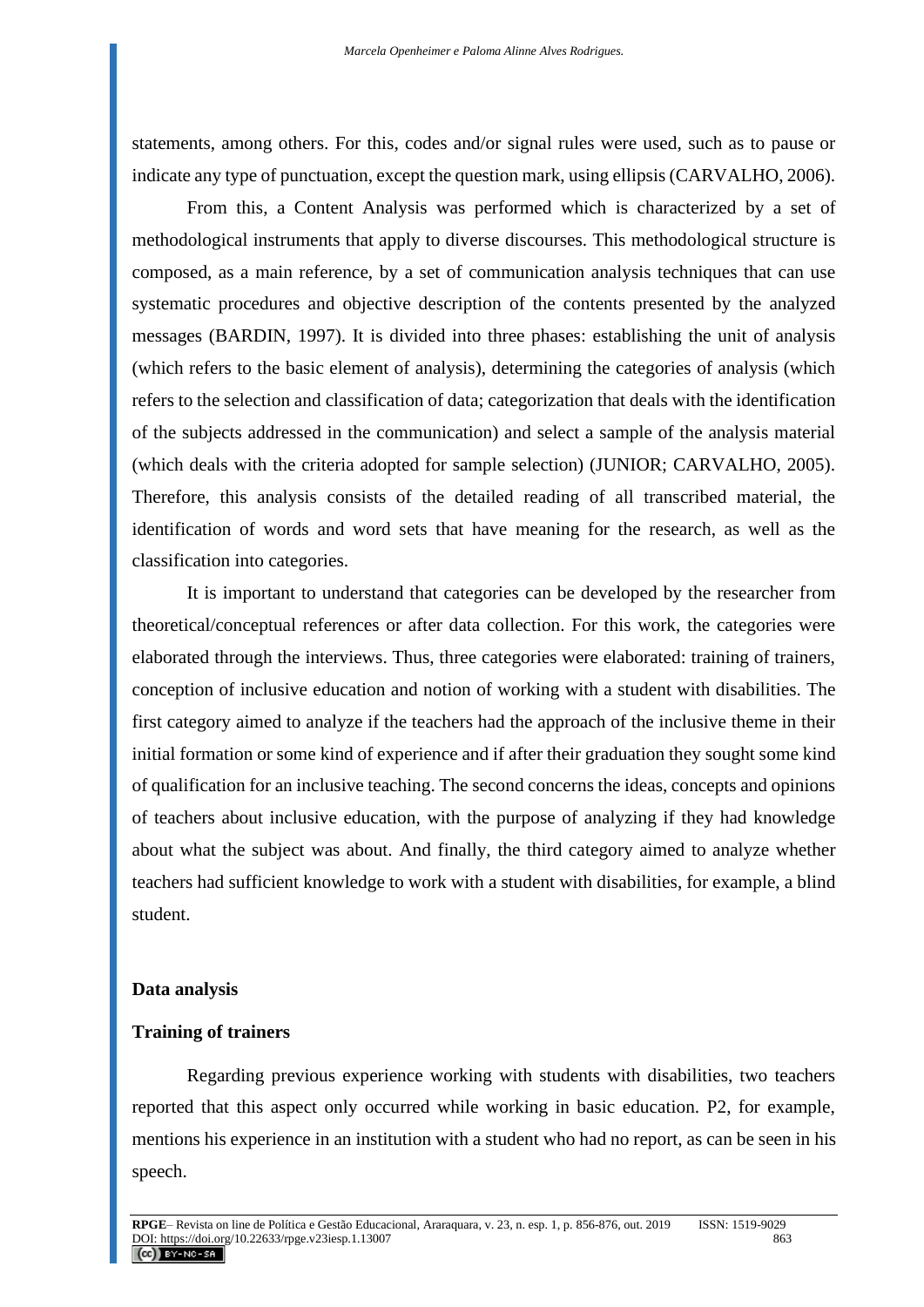[...] ah in the math degree maybe with a certain maturity... some time already teaching I identified a student with difficulty... I presented to the coordination of the university course [...] so I had a extremely intelligent student... answered... attended the class attentively [...] but when he took the test to do he could not do... if I sat with him and was asking he would answer me [...] then read to him to answer me right... did this kind of evaluation... I explained to the students... the students understood at the time... that sometimes there is also a problem with the... oh I'm being evaluated like this because you're doing this to him... so I want too [...] but I believe it could be dyscalculia  $[\dots]$ .  $[P2]^3$ 

From P2's speech, it can be analyzed that the lack of an initial and continuous formation that contemplates the inclusion theme, leads to the difficulty and even the misconception of the professional to differentiate a student with learning disorder (Dyscalculia) from a student with disabilities. For, according to the teacher's report, he believes that Dyscalculia is a deficiency. With this, it is important to clarify that:

> Learning disorders include a specific disability, such as reading, writing or math, in individuals who present significantly below-expected outcomes for their level of development, education and intellectual ability (ROTTA *et al.*, 2016, p.  $108$ <sup>4</sup>

Among the LD, there is the "Mathematical Disorder" cited in ICD-10 as "Arithmetic Skills Specific Disorder" and internationally known as Developmental Dyscalculia (DD), which is a specific disorder that affects the acquisition of arithmetic skills in children with normal intelligence (SILVA; SANTOS, 2011). Thus, dyscalculia is a learning disorder, not a disability.

The data revealed that none of the participants had contact with the inclusion theme in their initial formation. They pointed out that at the time of graduation the teaching degree consisted of a traditional curriculum. They also claimed that changes in legislation for universities to start complying with legal regulations are "recent". And that even as a result of this, other curricular components were inserted in the undergraduate courses to contemplate the theme inclusion. For this reason, and at the time of their teaching degree, from 1990 to 2004, inclusion had not yet been put into practice. However, it is important to note that the history of

**RPGE**– Revista on line de Política e Gestão Educacional, Araraquara, v. 23, n. esp. 1, p. 856-876, out. 2019 ISSN: 1519-9029 DOI: https://doi.org/10.22633/rpge.v23iesp.1.13007 864  $(Cc)$  BY-NC-SA

<sup>&</sup>lt;sup>3</sup> [...] ah na licenciatura em matemática talvez já com uma certa maturidade... algum tempo já de docência eu identifiquei um aluno com dificuldade... apresentei para a coordenação do curso para universidade [...] então eu tive um aluno que extremamente inteligente... respondia... participava da aula atentamente [...] mas quando ele pegava a prova para fazer ele não conseguia fazer... se eu sentasse com ele e fosse perguntando ele ia me responder [...] então lia para ele para ele me responder né... e:: fazia esse tipo de avaliação... expliquei para os alunos... os alunos entenderam na ocasião... que as vezes também há muito problema com a.... ah eu estou sendo avaliado desse jeito porque que você esta fazendo assim com ele... então eu também quero [...] mas eu acredito que podia ser discalculia [...]. [P2]

<sup>4</sup> Os transtornos da aprendizagem compreendem uma inabilidade especifica, como de leitura, escrita ou matemática, em indivíduos que apresentam resultados significativamente abaixo do esperado para seu nível de desenvolvimento, escolaridade e capacidade intelectual. (ROTTA *et al.,* 2016, p. 108)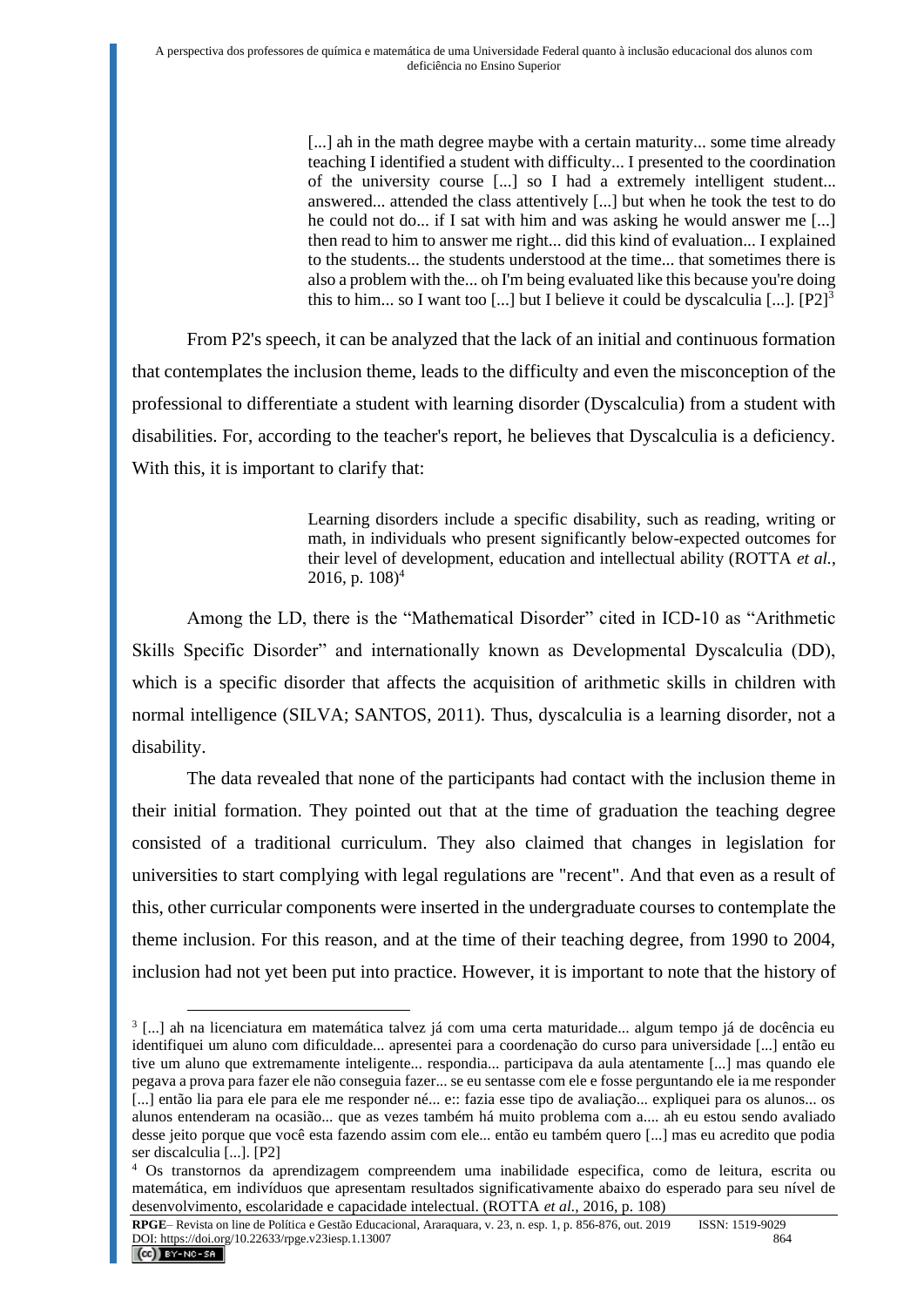Special Education in Brazil began in 1854 and educational policies for people with disabilities are initiated by National Education Guidelines and Bases Law no. 4,024 of 1961. Special Education was reaffirmed in the 1988 Federal Constitution, particularly, in Article 208

P2 characterized the undergraduate degree in Brazil as an applicational course. And that the contact with this theme occurred only in his master's degree due to the existence of a research group focused on the area of inclusive education, as can be analyzed in his speech.

> No... it was not because the:: the period when I did my math teaching degree we still had a teaching degree in Brazil still very focused on the bachelor degree... had not yet had the big change in the legislation that was from 2001 right... with the insertion of the practice as a curricular component... so we did not have eh:: these discussions in our undergraduate curriculum right... the teaching practice was not the focus of training in the degree in moment when i graduated [...] i just went ah:: to discuss from the moment i get into math education in Rio Claro and there opens a range of... of possibilities right... more comprehensive so... there in Rio Claro there is a research group that works inclusive math education for some time so... I followed the discussions  $[...]$ .  $[P2]^{5}$

Two teachers P2 and P6, even without training to guide a student or attend a student with a disability, approached the subject in their supervised internship subjects, as can be observed in their speech.

> [...] last year in the supervised internship discipline... ah:: we during classes éh:: I tried to bring teachers from elementary school to talk about inclusion [...] from the assumption that the more I know the less prejudice I have about that subject [...] so they brought the material... they even brought the reports without identification but they brought them to see how the inclusion process works right inserting this student at school in that class... the work with the teachers... is different when you as a university professor talk about inclusion and when you bring someone who experiences inclusion day by day there at school [...] the teachers who came and they liked it a lot and the students also... after that we made a day with these teachers at Pibid with the students of all teaching degrees so that they could also ask questions about it [...]. [P2]<sup>6</sup>

<sup>5</sup> Não... não foi porque a:: o período em que eu fiz a licenciatura em matemática a gente ainda tinha um curso de licenciatura no Brasil muito ainda com enfoque no bacharelado... não havia tido ainda a grande mudança na legislação que foi a partir de 2001 né... com a inserção da prática como componente curricular... então a gente não tinha éh:: essas discussões no nosso currículo de licenciatura né... a prática docente não era o foco da formação na licenciatura no momento em que eu me formei [...] eu só fui ah:: discutir a partir do momento que eu entro em educação matemática em Rio Claro e ai abre-se um leque de... de possibilidades né... mais abrangente então... lá em Rio Claro existe um grupo de pesquisa que trabalha educação matemática inclusiva já um certo tempo então... eu acompanhava as discussões [...]. [P2]

<sup>6</sup> [...] o ano passado na disciplina de estágio supervisionado... ah:: a gente durante as aulas éh:: eu procurei trazer professores da escola básica da educação básica para falar sobre inclusão [...] parte do pressuposto que quanto mais eu conheço menos preconceito eu tenho com relação àquele assunto [...] então eles trouxeram o material... eles trouxeram inclusive os laudos assim sem identificação mas trouxeram para que eles vissem como que funciona o processo de inclusão né de inserção desse aluno na escola naquela classe... o trabalho com os professores... é diferente quando você enquanto professor da universidade fala sobre inclusão e quando você traz alguém que vivencia a inclusão dia a dia ali na escola [...] os professores que vieram gostaram muito e os alunos também...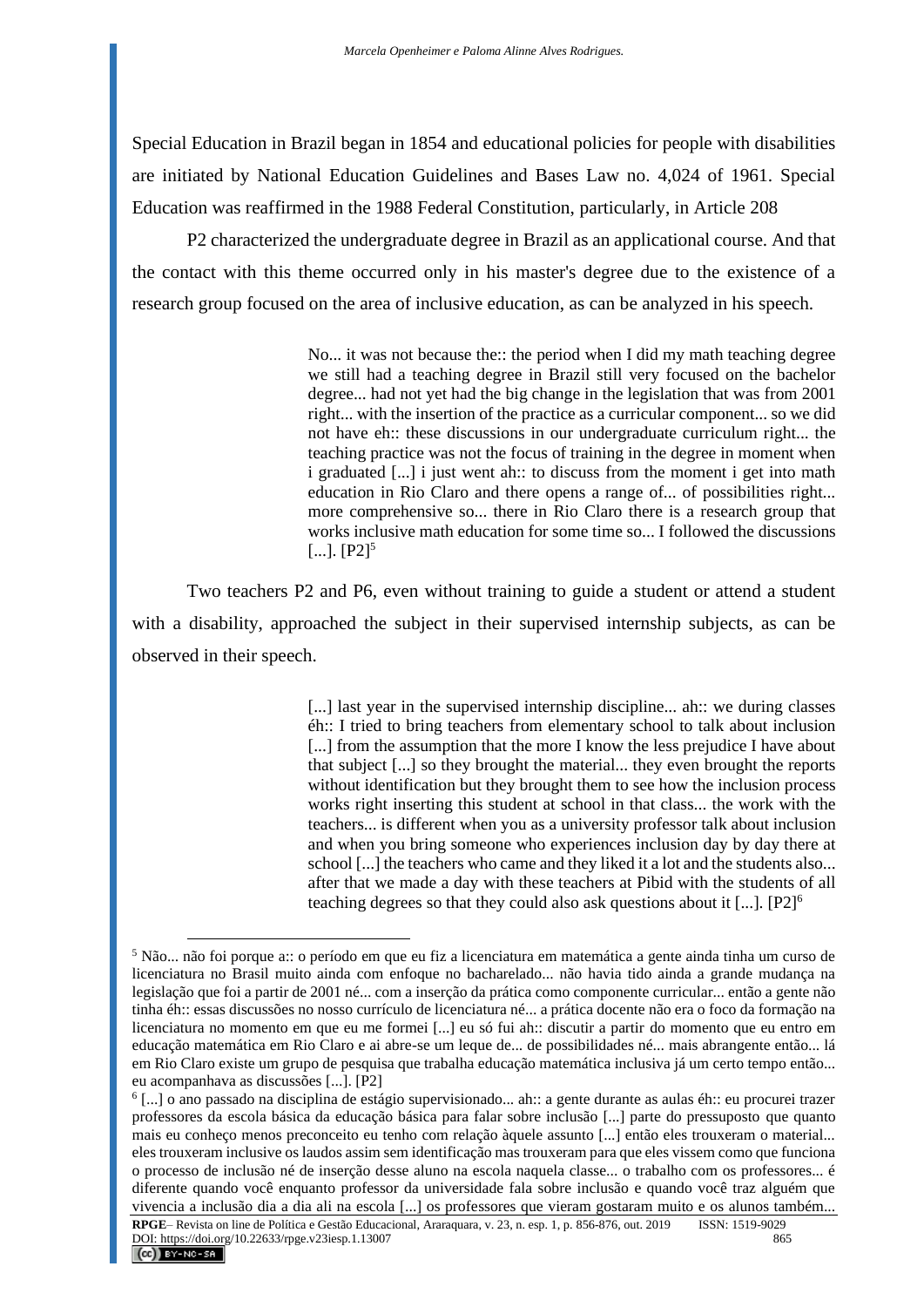Thus, it appears that teachers seek knowledge about inclusion in readings of specialized teachers. P1, for example, mentioned that he had contact with the didactic material of the Benjamin Constant Institute of Rio de Janeiro. He also reported that when he coordinated the Institutional Teaching Initiation Scholarship Program (Pibid, Portuguese initials), he was unable to provide the necessary guidance on working with a student with a disability for his undergraduate students, as can be seen in his speech.

> Ah:: yes always I ah:: always I tried to evolve in that sense... when it started... ah:: in the matter of inclusion right... ah:: when I started to hear about inclusion and so on I started ah:: read something about it... and really thinking what it would be like if we received a student... in the blind case right... that ah:: the inclusion of such a person with a lower IQ and such... I think you can get around... now more extreme cases that the guy is totally blind right... has no vision there I... I find it difficult... so I always tried to read so... I had contact with the didactic material of the Benjamin Constant Institute of Rio de Janeiro right... and I when I coordinated Pibid here at unifei [...] our students who go to the schools, right, had contact with people Inclusion... then we are never prepared I spoke like this... I spoke to the student right... do what your heart thinks best and such... that if you make a mistake you will be making a mistake with good intention, right... ah:: because I think so... be prepared to work with this situation... there are few people like that, right [...] and we will definitely receive blind students... deaf student, right... so we have to prepare for this... if one day will be prepared, right.  $[P1]$ <sup>7</sup>

Analyzing the speech of P1, it is possible to notice that the lack of knowledge about the inclusive theme is also related to continuing education. Thus, it can be said that it is necessary to reflect not only on the work of teachers with students with disabilities at the university, but also on the guidance of these teachers to their students of undergraduate courses on inclusive education.

Four teachers reported that they only participate sporadically in the Inclusion Seminars held annually at the university. The justification for this fact is based on the overcrowding of

depois nós fizemos um dia com esses professores no Pibid com os alunos de todas as licenciaturas para que eles também pudessem tirar dúvidas com relação a isso [...]. [P2]

<sup>7</sup> Ah:: sim sempre eu ah:: sempre eu procurei evoluir nesse sentido... quando começou... ah:: na questão de inclusão né... ah:: quando eu comecei a ouvir a falar de inclusão e tal ai que eu comecei ah:: ler alguma coisa a respeito e tal... e a pensar realmente como que seria se a gente recebesse um aluno... no caso cego né... que ah:: a inclusão de pessoa assim com um QI mais baixo e tal... eu acho que da pra contornar... agora casos mais extremos que o cara é cego totalmente né... não tem visão nenhuma ai eu.... eu acho difícil... então sempre procurei ler assim... tive contato com o material didático do instituto Benjamin Constant do Rio de Janeiro né... e eu quando eu coordenei o Pibid aqui na unifei [...] os nossos alunos que vão até as escolas né tinham contato com pessoas de inclusão... ai a gente como nunca ta preparado eu falava assim... falava para o aluno né... faz o que o seu coração achar melhor e tal... que se você errar você vai estar errando com uma boa intenção né... ah:: porque eu acho assim... estar preparado para trabalhar com esta situação... são poucas pessoas assim né que estão [...] e a gente vai com certeza vai receber ainda aluno cego... aluno surdo né... então a gente tem que se preparar para isso... se é que um dia vai estar preparado né. [P1]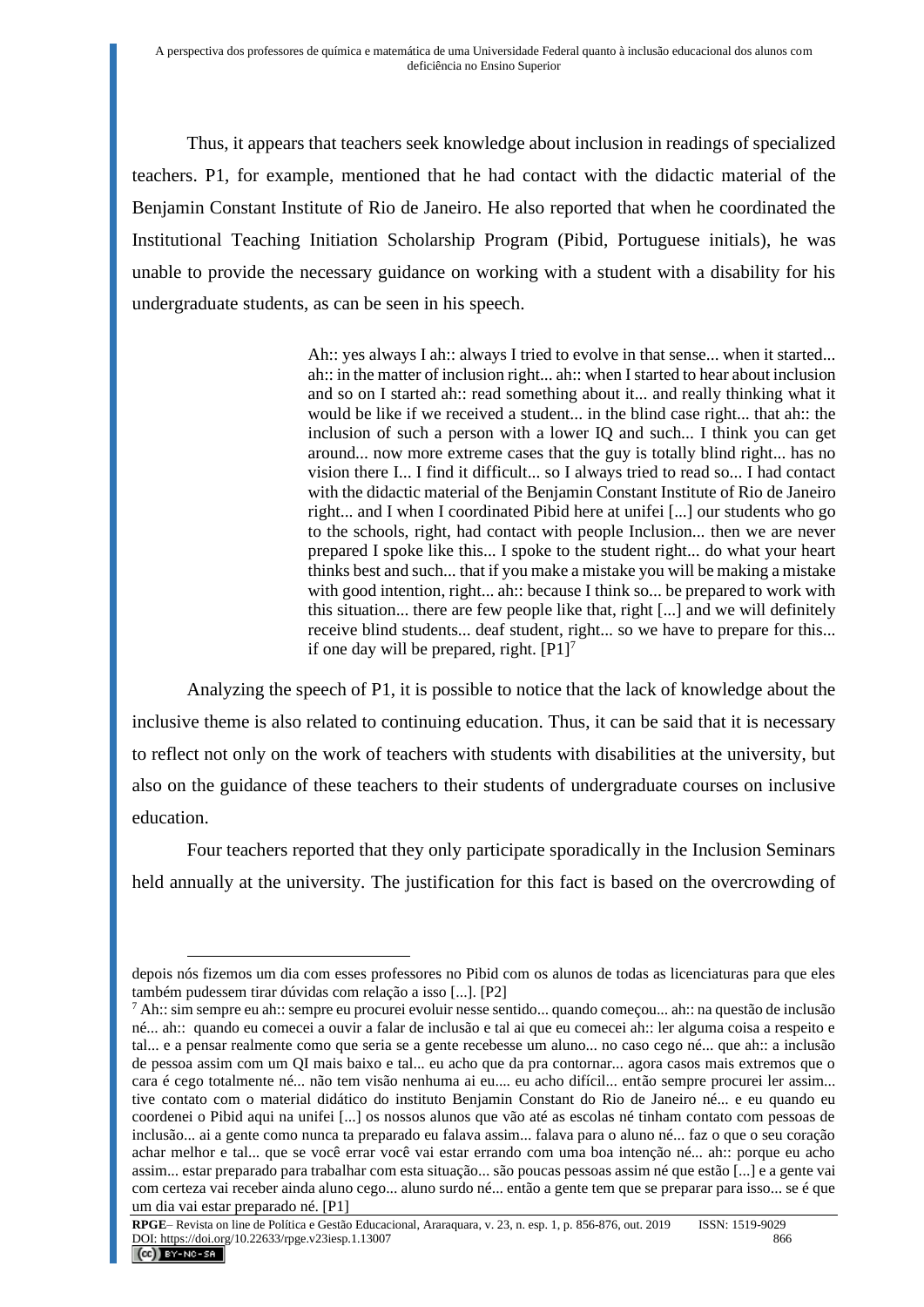their agendas and the difficulty of reconciling events with their professional obligations. However, they demonstrated the importance of participating more actively in the event.

### **Conception about inclusive education**

It was found that teachers consider the concept of inclusive education as an education for all. For them, this education is not intended to meet the need for only one student with a disability, but to reach all different subjects in the classroom. This aspect dialogues with Carvalho (2011, p. 3), who states "it is necessary to consider the different characteristics of each student in his class. Inclusive education is not a practice for certain students but for everyone without distinction". From the speech of P1, this aspect can be noted.

> It's complicated... actually ah:: inclusive educati/... what I mean by inclusive education, right, ah:: you have to teach in such a way ah:: that you include all people right... so if a person has some ah:: difficulty and such ah:: you have to... teach in such a way that this person does not ah:: is not a reference like that... that is... I have a class over there 20 students i can't ah:: teach thinking about that person who has a learning disability, right... th/... so i have to plan the class so that the other nineteen who have a bigger learning facility than that one/...that student [...] we are not really prepared to give a class ah:: inclusive... what we do is... in practice, right... is assuming an average, right, d/ ... of the class [...] you have a Gaussian distribution right ah:: so there is an average, right, and a standard deviation of that class... so you go more or less to the average right  $[...]$ .  $[P1]$ <sup>8</sup>

Similar to P1, P3 considers inclusion to include everyone in a classroom. It is worth mentioning that, he was the only interviewee who mentioned knowing the current terminologies.

> Yes... the little I have reading... I do not have a a training very... but the little I have reading... the idea of:: inclusion is not just thinking about that person who has it, right, have special needs, but to think about how she can really participate as a whole so I see the inclusion that has to favor both who is theoretically being included and others to just have this perception of the possibility of working together, then the language, we have to be careful, right,

 $8 \text{ E}$  complicado... na verdade ah:: a educação inclu/...o que eu entendo por educação inclusiva né ah:: você tem que ensinar de tal forma ah:: que você inclua todas as pessoas né... então se uma pessoa tem alguma ah:: dificuldade e tal ah:: você tem que... ensinar de tal forma que essa pessoa não ah:: não seja uma referencia assim... ou seja... eu tenho uma turma lá de 20 alunos eu não posso ah:: dar aula pensando naquela pessoa que tem uma dificuldade de aprendizado né... ent/...então eu tenho que planejar a aula para que os outros dezenove que tem um facilidade de aprendizado maior do que aquele um/...que aquele aluno [...] na verdade a gente não está pre-pa-ra-do assim para dar uma aula ah:: inclusiva... o que a gente faz é... na prática né... é assumir uma média né d/...da turma [...] você tem uma distribuição de Gauss né ah:: então tem uma média né e um desvio padrão dessa turma... então você vai mais ou menos para a média né [...]. [P1]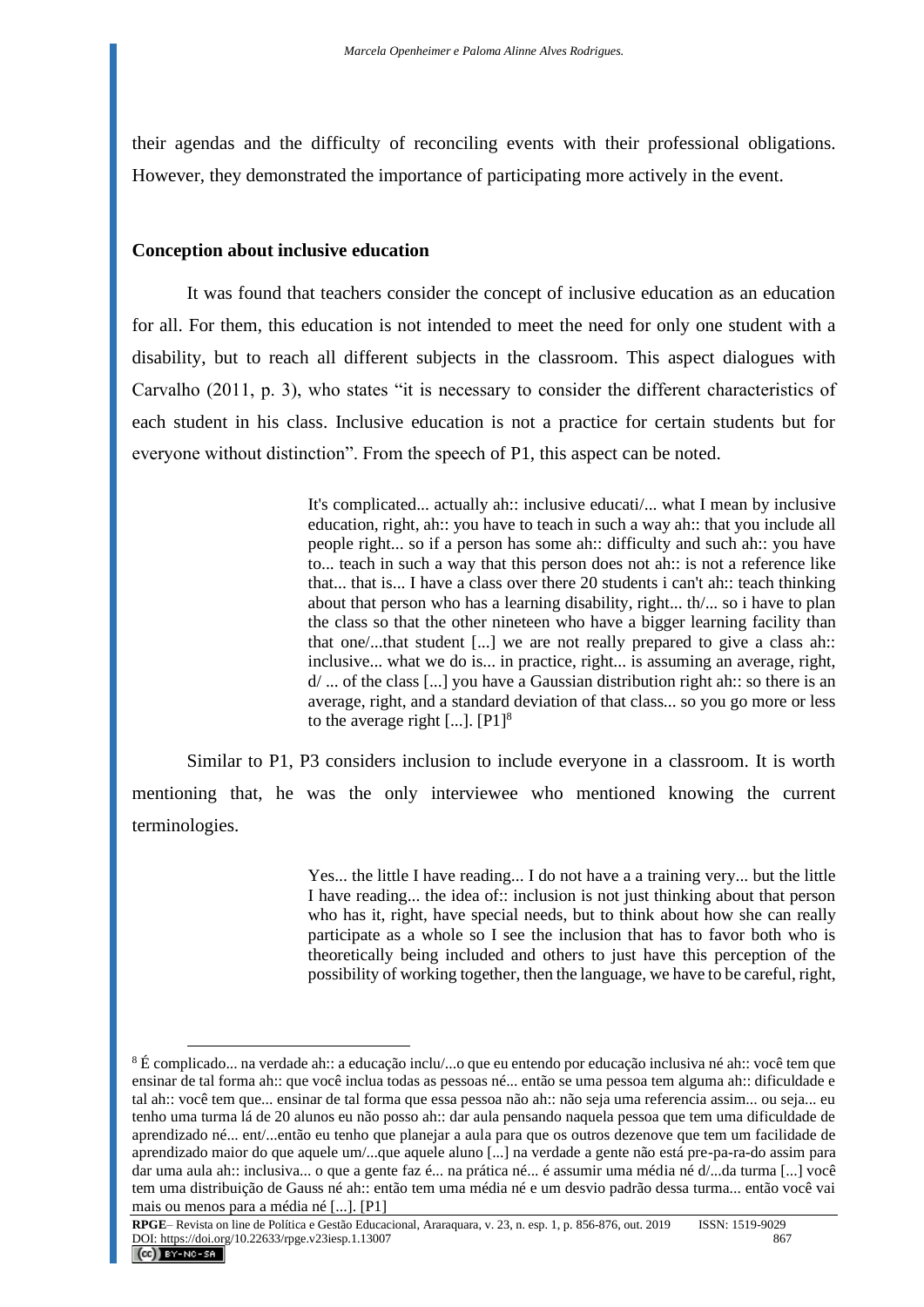about languages that are more appropriate, because, before we spoke disabled today we talk about people with or without disabilities  $[...]$ . [P3]<sup>9</sup>

On the other hand, the data reveal that the participants presented not so comprehensive answers, that is, they consider that the inclusion should happen only in the classroom. P2 cited the deepening of the concept of readings made by Professor Ubiratan D'Ambrosio and raised a broader conception of inclusion:

> So... I think about inclusive education in a broader way, right... we:: in mathematical education we have some proper authors already eh:: some theorists about inclusive mathematical education [...] are not only characterized as inclusion students that:: ah:: with special needs... mathematics education wants inclusion of women... black people, right, éh:: poor... that is... any kind of inclusion... is a general way to mathematics education is what is valued, right... and:: inside thes/... from this perspective I have éh:: studied and made readings to... to deepen... about éh:: two such theorists... in particular... Professor Ubiratan D'Ambrosio and Professor Oriscovi Smose [...]. [P2]<sup>10</sup>

Only P4 considered that in order to effect inclusion it is necessary to know different pedagogical practices to be used in working with students with disabilities. In addition, reports that at the university they do not experience these inclusive practices:

> [...] this inclusive education foresees working with students who have special needs but not only the work, I think is a welcome, is to prepare the place to receive thinking practices that do not separate them from the class, but on the contrary that the class can do with them to value the skills they have, right, I think it is on this path now if he asks, for example, if here at UNIFEI we have inclusive practices, we do not [...] I've participated in a workshop of this theme in which the teacher put us in the place of a deaf blind person to do the activity, we feel the difficulty that the person feel, I haven't done it yet but I think it's something missing.  $[P4]$ <sup>11</sup>

<sup>&</sup>lt;sup>9</sup> É... pelo pouco que eu tenho de leitura... eu não tenho né uma formação muito... mas pelo pouco que eu tenho de leitura... a ideia da:: inclusão né não é pensar só naquela pessoa que tem né tem necessidades especiais mas sim pensar em como que ela pode realmente participar como um todo então eu vejo a inclusão que ela tem que favorecer tanto quem está teoricamente sendo incluído quantos os outros para justamente ter essa percepção da possibilidade do trabalho conjunto então a linguagem a gente tem que tomar cuidado com né linguagens que são mais adequadas então antes falava portador de deficiência hoje a gente fala pessoa com ou sem deficiência [...]. [P3]

<sup>10</sup> Então... eu penso na educação inclusiva de uma forma mais ampla né... a gente:: na educação matemática nós temos alguns autores já próprios éh:: alguns teóricos sobre a educação matemática inclusiva [...] não se caracteriza apenas como inclusão os alunos que:: ah:: com necessidades especiais... a educação matemática ela quer inclusão de mulheres... negros né éh:: pobres... ou seja... qualquer tipo de inclusão... é de uma maneira geral para a educação matemática é o que ela preza né... e:: dentro dess/...dessa perspectiva eu tenho éh:: estudado e feito leituras para... para aprofundar... sobre éh:: dois teóricos assim... em especial... professor Ubiratan D'Ambrosio e professor Oriscovi Smose [...]. [P2]

<sup>11</sup> [...] essa educação inclusiva ela prevê o trabalho com alunos que tenham necessidades especiais mas não só o trabalho eu acho que é um acolhimento é preparar o local para receber pensar práticas que não sejam que não separem eles da turma mas ao contrário que a turma possa fazer junto com eles que valorize as habilidades que eles tem né eu penso que seja nesse caminho agora se ele perguntar por exemplo se aqui na UNIFEI a gente tem práticas inclusivas não [...] participei de uma oficina dessa temática em que a professora nos colocou no lugar de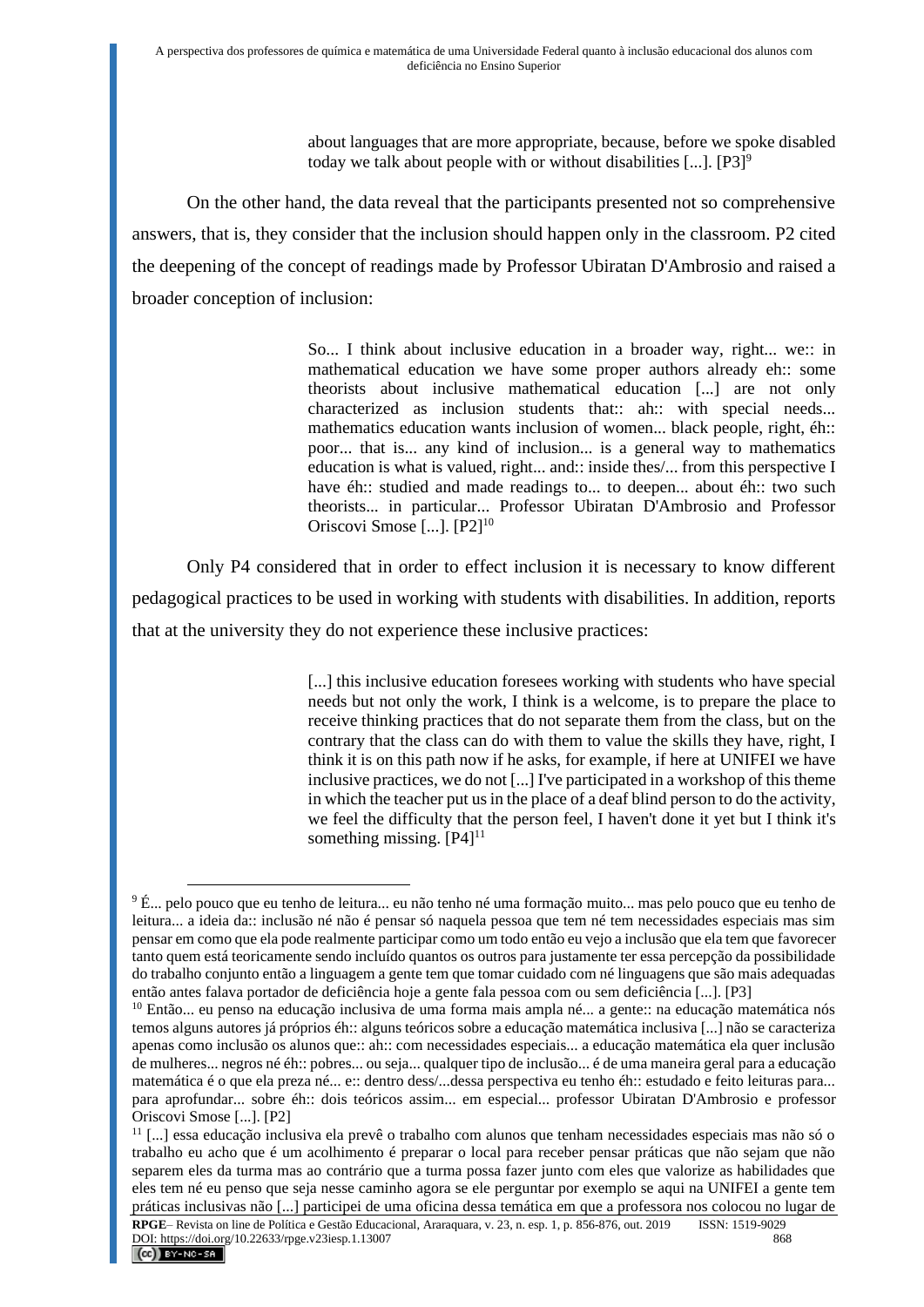Teachers' conceptions of inclusive education are possibly linked to recent discussions about this concept in different social classes. The analysis revealed the difficulty that teachers had to define and explain what inclusive education is. Thus, it is noteworthy that an inclusive institution must enable students to work together regardless of any difficulties or differences they may have, whether physical, intellectual, social, economic, among others. But different learning styles must be respected to ensure quality education for all through appropriate curriculum, organizational modifications, teaching strategies, resource use, and so on. Inclusive education is also an effective means to combat discriminatory attitudes, as it recognizes and respects differences (AGUIAR, 2004).

Therefore, it is necessary that teachers responsible for inclusion have adequate conceptions about inclusive education. Knowledge is an essential factor in building a truly inclusive society. Also often used language can regress to prejudice with people with disabilities, even involuntarily. Thus, it is crucial that teachers of teachers understand the terminologies used and the concepts employed for inclusion.

#### **Notion of working with a student with a disability**

After analyzing the education and conception of inclusive education of teachers, the notion they have in working with a student with disabilities, especially a blind student, was analyzed. In this topic, it is clear that the lack of initial and continuing education that includes the inclusive theme can have direct negative consequences on the inclusion process of a blind student that these teachers may have in the university.

Through the data it was possible to realize that the teachers could not think about how to work with a blind student. On the other hand, they recognized that the lack of preparation is directly linked to the lack of training, and that they would resort to studies, professionals specialized in the subject and to the University's Center for Accessibility and Inclusion. One of them mentioned looking for lectures and productions by Professor Gerson Mol of the University of Brasilia (UNB), as follows:

> Yeah, I think that every kind of disability I was going to have to study first, to know this of the blind person I remember a lot of lectures I've seen at a congress of a professor of chemistry teaching, Professor Gerson mol there at UNB [ ...] I remember just one of his lectures talking about the student with visual impairment... which to chemistry people at first seems even

um cego de um surdo para fazer atividade a gente sentir a dificuldade que ele sente eu ainda não pus em prática isso mas eu acho que é uma coisa que falta. [P4]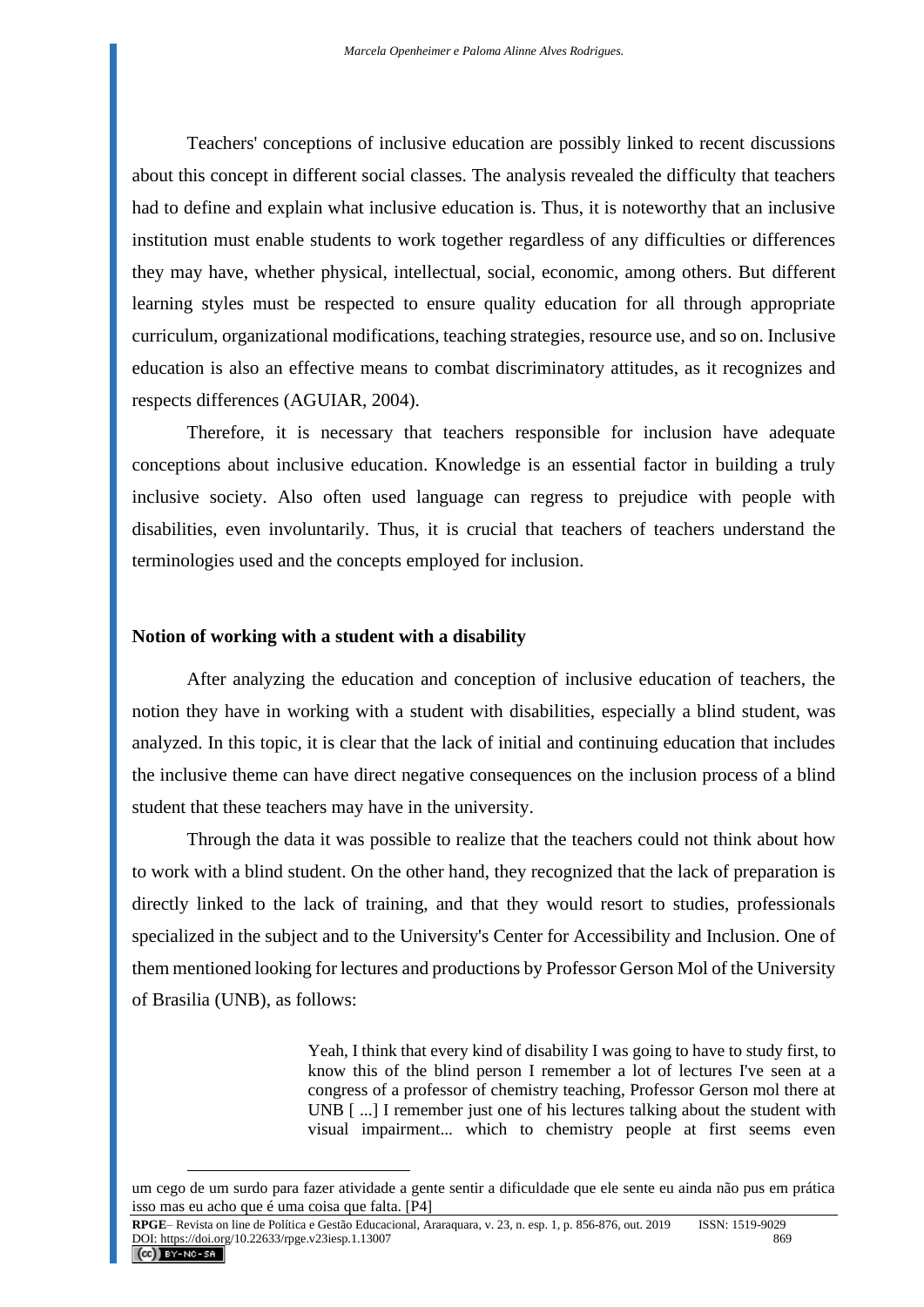unimaginable... but how you will not see the reactions, like, how a student who can't see the reactions going on will be able to learn chemistry, right, and the speeches of Professor Gerson Mol were a lot in this sense, right, of showing that there are another perceptions, right, another ways to the student cognitively comprehend that content and not only the visual way, so, I know that in literature there are some ways [...] so when I need it I can access or even go after colleagues who have already had the experience or groups of those who have a more specialized knowledge about it  $[\dots]$ .  $[P5]^{12}$ 

It is important to note that the study teacher quoted in P5's speech is not a researcher in the field of inclusion, but in fact he has a degree, a master's degree and a doctorate for the hard area of chemistry. Therefore, if the continuing education that P5 seeks is based on the studies of other professionals, it is important that they are directly linked to the area of inclusion.

Now, the speech of P3 makes it possible to understand that, even without the specific knowledge, to work with a blind student, the teacher knows teaching strategies that facilitate and include all students in the classroom:

> [...] I had already participated in congresses, right, I was in this area that works with inclusive education so I've seen so there are several materials that are already developed... is periodic table in Braille and the interesting thing is that this table is tactile and it is not only for the student, right, disabled, it is also for the student without disability it owes to the advice of use, is to be used for everyone... this is the question of not excluding... look this is for you and this is for others [...] instead of just talking for example in the part of atomic models, right, that is a descriptive part so let the student make concrete models so that the student can also grope, right, is the question of I don't know exactly how to deal with it but I've heard comments so talk to each other so you can talk about colors because they create their own color references that aren't the same as I'm talking about but they understand that the things are called different colors, right, but I know I would have a hard time... for the teaching practice and supervised internship disciplines I believe that at least would have to be careful to get the texts that we use, a lot of text, a lot of discussion in room, right, would have to be very careful with the gesture to avoid that things are shown only in the gesture, that everything is accompanied by the words, I think this would be an effort but I think it would be rewarding also to have this person included in the classroom [...] I have a visually impaired student in distance education [...] she is not totally blind she has low vision in both eyes so she said she has a reader that magnifies the screen, she has some features already on her computer of accessibility some assistive technologies

 $12$  Pois é eu acho que cada tipo de deficiência eu ia ter que estudar primeiro para saber esse do cego eu me lembro muito de algumas palestras que eu já vi em congresso de um professor da área de ensino de química o Professor Gerson mol lá da UNB [...] eu me lembro de justamente de uma palestra dele falando sobre a questão do aluno com deficiência visual... que para gente assim da química no primeiro momento parece até inimaginável... mas como assim não vai ver as reações como que um aluno que não consegue ver as reações acontecendo ele vai conseguir aprender química né e as palestras do Professor Gerson mol iam muito nesse sentido né de mostrar que existem outras percepções né outras formas do aluno cognitivamente compreender aquele conteúdo e não apenas pelo visual então assim eu sei que na literatura tem alguns caminhos [...] então na hora que eu precisar eu posso acessar ou ir atrás mesmo de colegas que eventualmente já passaram pela experiência ou de grupos que tem um conhecimento mais especializado sobre isso [...]. [P5]

**RPGE**– Revista on line de Política e Gestão Educacional, Araraquara, v. 23, n. esp. 1, p. 856-876, out. 2019 ISSN: 1519-9029 DOI: https://doi.org/10.22633/rpge.v23iesp.1.13007 870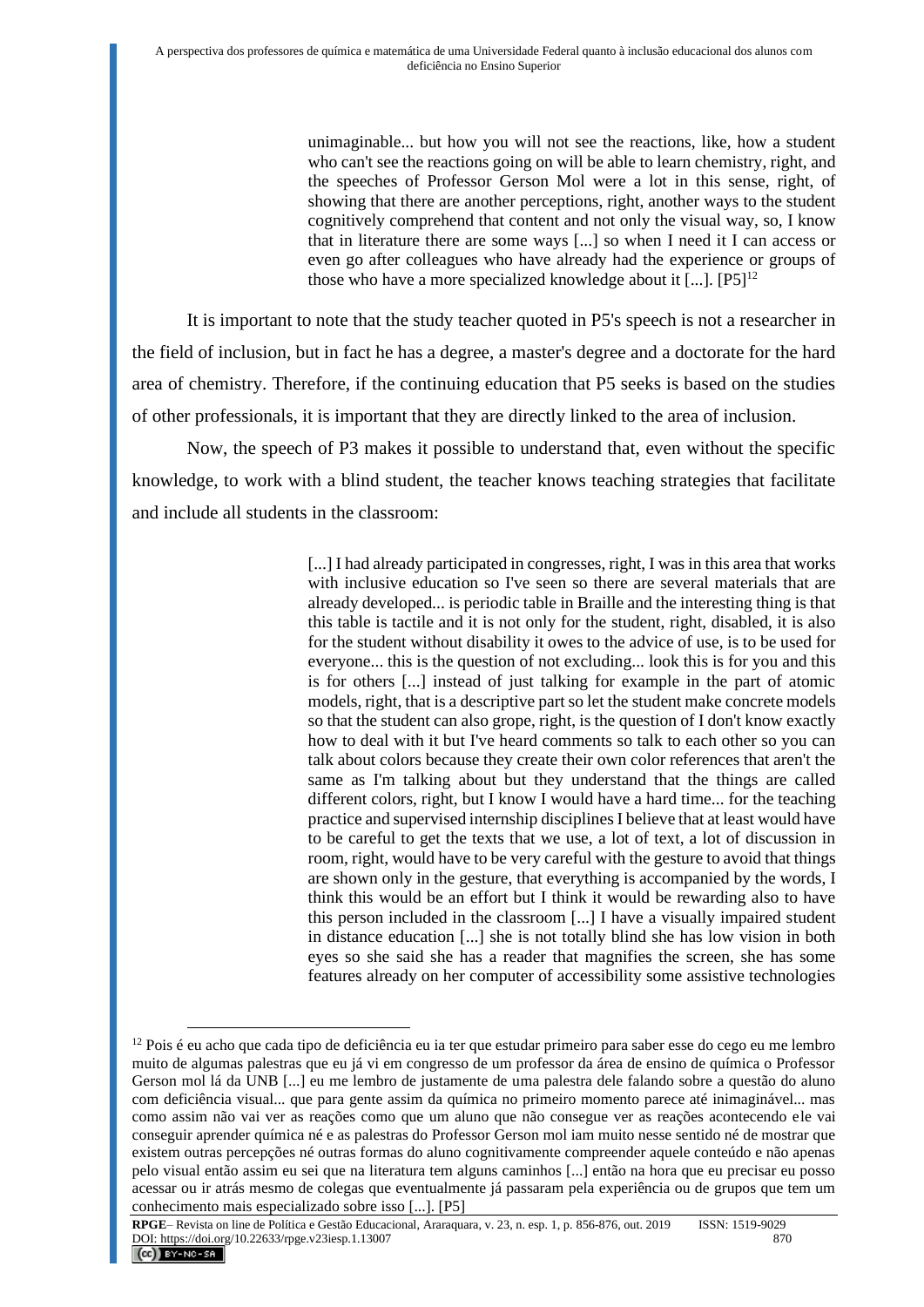and the test we send it is in size 16 that I send 11 to the students, to her I send 16 then send everything increased  $[...]$ .  $[P3]$ <sup>13</sup>

However, P3 did not mention specific strategies for working with a blind student, so it is possible that he does not have a thorough understanding of the subject and, although recognizing that he would have difficulties, shows no interest in the search for a continuing education focused on the topic, even if it becomes necessary in the future to know these inclusive practices to be successful in working with a student with a disability. On the other hand, P3 and P4 only knew the method of printing Braille texts, which was among NAI's (Integrated Attendance Center, Portuguese initials) actions. P4 highlighted the importance of using group activities in the classroom through inclusive practices:

> If he is completely blind I think that is to be very careful with speech, so that it is very clear, calmer, so that he can follow the reasoning, right, and at the same time try to produce materials that he can, by touch... if I will give a text to read so have someone there, I would need someone to help me to pass this to Braille or choose a text that already has Braille so always being careful that he can participate in these activities and also, I don't know, think activities that the other colleagues will also do blindfolded and to feel the difficulty he feels, right, or to be on the same level, would be an opportunity to put into practice even what I commented from the workshop with you. [P4]<sup>14</sup>

Given the above, it appears that the lack of preparation and lack of knowledge of these teachers are directly related to the initial training received (PLETSCH, 2009). On the other hand, it is observed that there is an absence of concern on their part to obtain knowledge on this

<sup>&</sup>lt;sup>13</sup> [...] eu já tive participando em congressos né eu fui nessa área que trabalha com educação inclusiva então eu já vi assim tem diversos materiais que já são desenvolvidos... é tabela periódica em Braille e o interessante é que essa tabela é tátil e ela não é só para o aluno né é deficiente ela também é para o aluno sem deficiência ela deve ao conselho do uso é ser usada aquela para todo mundo... isso que é a questão de não tá excluindo... olha essa é para você e essa é para os outros [...] ao invés de só falar por exemplo na parte dos modelos atômicos né que é uma parte descritiva então é deixar o aluno fazer modelos concretos para o aluno também poder tatiar né é a questão das cores eu não sei exatamente como lidar com ela mas já ouvi comentários assim conversa um com o outro assim é de que pode se falar nas cores porque eles criam as próprias referências de cor que não seja a mesma que eu tô falando mas que eles compreendem que as coisas são chamadas de cores diferentes né mas eu sei que eu teria muita dificuldade... para as disciplinas de prática de ensino e de estágio supervisionado acredito que menos teria que ter o cuidado de conseguir os textos que a gente usa bastante texto bastante discussão em sala né teria tomar bastante cuidado com o gestual para evitar que coisas sejam mostradas apenas no gesto que tudo seja acompanhado das palavras eu acho que assim seria um esforço mas eu acho que seria gratificante também ter essa pessoa incluída na sala de aula [...] eu tenho uma aluna deficiente visual na educação a distância [....] ela não é totalmente cega ela tem baixa visão em ambos os olhos então ela falou que ela tem um leitor que aumenta a tela ela tem alguns recursos já no computador dela de acessibilidade algumas tecnologias assistivas e a prova a gente manda ela é no tamanho 16 que eu mando 11 para os alunos para ela manda 16 então manda tudo aumentado [...]. [P3]

<sup>&</sup>lt;sup>14</sup> Se ele for completamente cego eu acho que é tomar muito cuidado com a fala para que ela seja muito clara mais calma para que ele possa acompanhar o raciocínio né e mas ao mesmo tempo tentar procurar produzir materiais que ele possa pelo Tato... se eu vou dar um texto para ler então ter alguém aí precisaria de alguém me ajudar para passar isso para o Braille ou escolher texto que já tem em Braille então sempre tomando cuidado que ele possa participar dessas atividades e também sei lá talvez sei lá pensar em atividades que os outros colegas também façam de olhos vendados e para sentir a dificuldade que ele sente né ou para sentir estar no mesmo nível seria uma oportunidade para por em prática até o que eu comentei da oficina com você. [P4]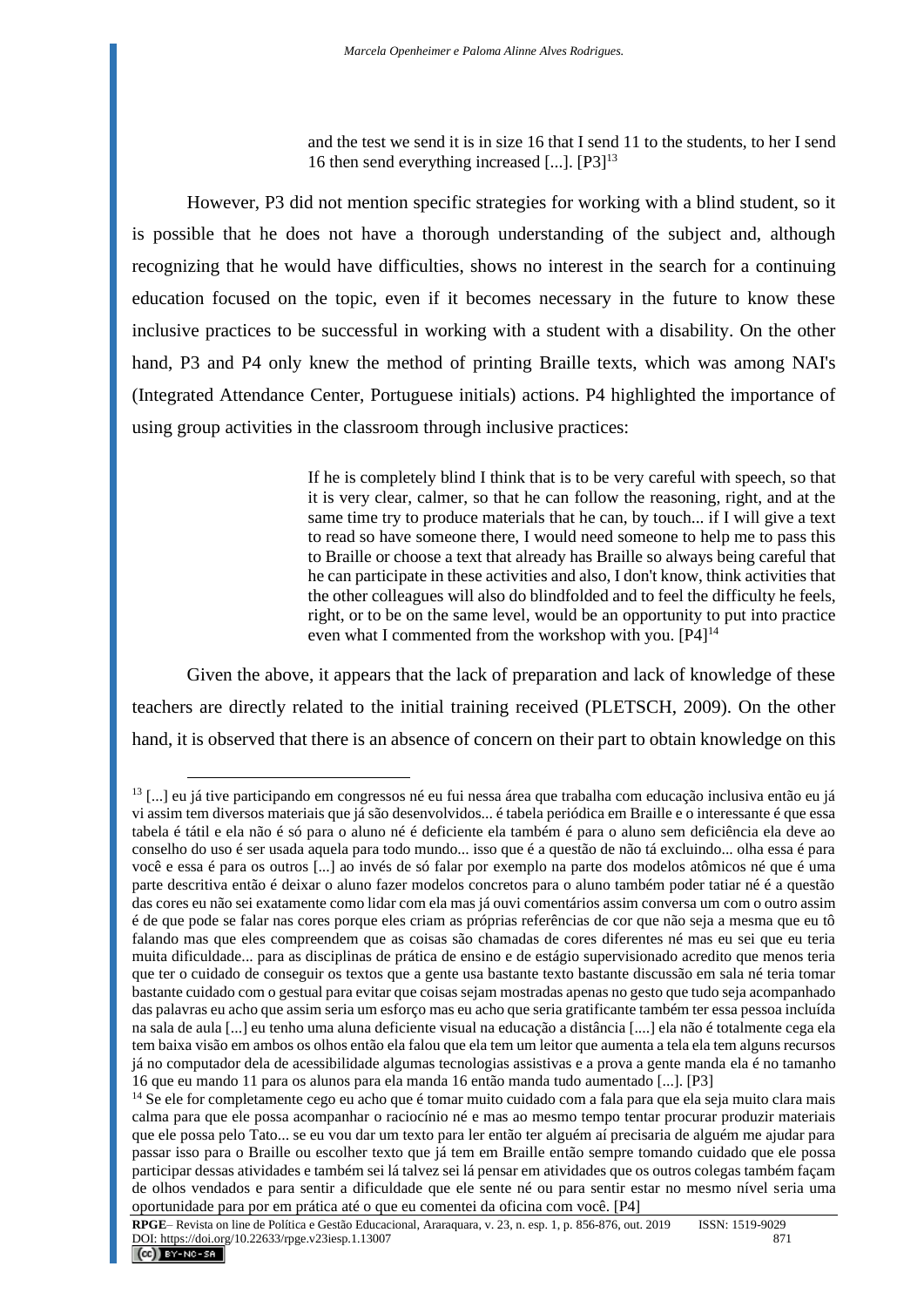subject. In addition, it is perceived the difficulty to create and develop different strategies in working with these students, this lack of training has direct consequences on the learning of students with disabilities.

# **Final considerations**

From the reports of the participating professors, it can be stated that the access and permanence of students with disabilities in the University is still recent. So, to ensure this, it is necessary to eliminate several barriers, both pedagogical and attitudinal and accessibility, still existing at the University. Commonly, university teachers adopt exclusionary pedagogical practices in the classroom that do not promote inclusion, only the integration of students with disabilities. However, it is worth remembering that these teachers do not feel prepared to work with a student with a disability due to the gap in their training. However, even aware that this access is being increasingly guaranteed, teachers are still not concerned with seeking a continuing education to work with these students, sometimes even are unaware of the importance even having a core of accessibility and active inclusion. which promotes actions to enhance the process of educational inclusion. From this, the students come to the classroom and these teachers are unaware of inclusive strategies and practices, thus, do not adequately meet the conditions necessary for the learning of each student and do not promote their permanence in the university.

In the meantime, it is important to emphasize that the teacher should contribute to this inclusive teaching, with research and extension in the area of special educational needs. In addition, inclusive education makes it possible to combat discriminatory attitudes of learners and to recognize and respect differences from the way the teacher conducts this teaching.

Thus, from the analyzes performed, it can be concluded that it is essential that the current undergraduate courses in Brazil include in their curriculum, subjects that deal with inclusion and inclusive education, in order to prepare them deeply to work in an inclusive teaching that avoids exclusionary pedagogical practices and mainly eliminates attitudinal barriers arising from superficial knowledge on the subject. In addition, already acting teaching degree teachers who have not had contact with inclusion in their initial education need to pursue this training to adequately guide graduates and succeed in future work with a student with disabilities at the university.

#### **REFERENCES**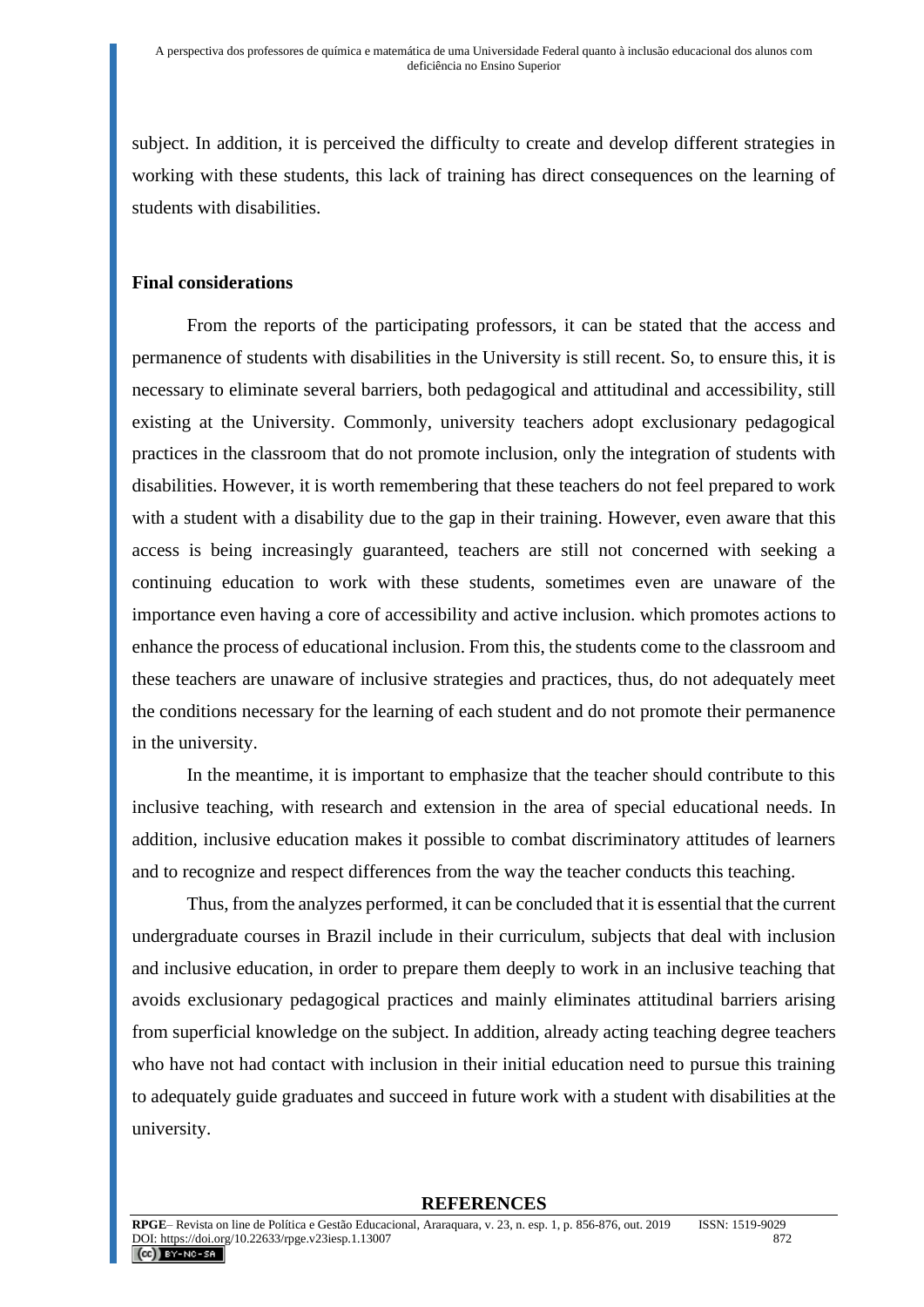AGUIAR, João Serapião de. **Educação Inclusiva: jogos para o ensino de conceitos**. 4 ed. Papirus, 2004. Disponível em: [https://books.google.com.br/books?hl=pt-BR&lr=&id=Rr](https://books.google.com.br/books?hl=pt-BR&lr=&id=Rr-luspnakwC&oi=fnd&pg=PA15&dq=conceito+educa%C3%A7%C3%A3o+inclusiva&ots=64efoZFgPW&sig=yXDBK1mbZrZMZCttIwJRzx-UMp4#v=onepage&q=conceito%20educa%C3%A7%C3%A3o%20inclusiva&f=false)[luspnakwC&oi=fnd&pg=PA15&dq=conceito+educa%C3%A7%C3%A3o+inclusiva&ots=64](https://books.google.com.br/books?hl=pt-BR&lr=&id=Rr-luspnakwC&oi=fnd&pg=PA15&dq=conceito+educa%C3%A7%C3%A3o+inclusiva&ots=64efoZFgPW&sig=yXDBK1mbZrZMZCttIwJRzx-UMp4#v=onepage&q=conceito%20educa%C3%A7%C3%A3o%20inclusiva&f=false) [efoZFgPW&sig=yXDBK1mbZrZMZCttIwJRzx-](https://books.google.com.br/books?hl=pt-BR&lr=&id=Rr-luspnakwC&oi=fnd&pg=PA15&dq=conceito+educa%C3%A7%C3%A3o+inclusiva&ots=64efoZFgPW&sig=yXDBK1mbZrZMZCttIwJRzx-UMp4#v=onepage&q=conceito%20educa%C3%A7%C3%A3o%20inclusiva&f=false)

[UMp4#v=onepage&q=conceito%20educa%C3%A7%C3%A3o%20inclusiva&f=false.](https://books.google.com.br/books?hl=pt-BR&lr=&id=Rr-luspnakwC&oi=fnd&pg=PA15&dq=conceito+educa%C3%A7%C3%A3o+inclusiva&ots=64efoZFgPW&sig=yXDBK1mbZrZMZCttIwJRzx-UMp4#v=onepage&q=conceito%20educa%C3%A7%C3%A3o%20inclusiva&f=false) Acesso em: 19 nov. 2018.

BARDIN. Laurence. **Análise de conteúdo**. Lisboa: Editora Edições 70, 1977.

BELEI, Renata Aparecida; PASCHOAL, Sandra Regina Gimeniz; NASCIMENTO, Edinalva Neves; MATSUMOTO, Patrícia Helena Vivan Ribeiro. O uso de entrevista, observação e videogravação em pesquisa qualitativa. **Cadernos de educação**. Pelotas, n. 30, jun. 2008. Disponível em: [https://periodicos.ufpel.edu.br/ojs2/index.php/caduc/article/view/1770/1645.](https://periodicos.ufpel.edu.br/ojs2/index.php/caduc/article/view/1770/1645) Acesso em: 10 maio 2018.

BRASIL. **Constituição da República Federativa do Brasil**. Da Ordem Social; Da educação, da Cultura e do Desporto; Da educação. Brasília, DF, 1988. Disponível em: [http://www.senado.leg.br/atividade/const/con1988/con1988\\_04.10.2017/art\\_208\\_.asp.](http://www.senado.leg.br/atividade/const/con1988/con1988_04.10.2017/art_208_.asp) Acesso em: 01 abr. 2018.

BRASIL. **Ministério da Educação**. Fixa as Diretrizes e Bases da Educação Nacional. Brasília, DF, 1961. Disponível em: http://www.planalto.gov.br/ccivil\_03/leis/l4024.htm. Acesso em: 25 abr. 2018.

BRASIL. **Ministério da Educação**. Sinopses Estatísticas da Educação Superior – Graduação. Brasília, DF, 2013. Disponível em: http://portal.inep.gov.br/superiorcensosuperior-sinopse. Acesso em: 30 abr. 2018.

CARVALHO, Anna Maria Pessoa de. Uma metodologia de pesquisa para estudar os processos de ensino e aprendizagem em salas de aula. **A pesquisa em ensino de ciências no Brasil e suas metodologias**. Editora Unijuí, 2006.

CARVALHO, Rosita Edler. Educação inclusiva. **Ministério da educação Coordenação de Aperfeiçoamento de Pessoal de Nível Superior Universidade Aberta do Brasil.** Cuiabá, 2011. Disponível em: [https://apeoespsbc.com.br/storage/app/media/cursos/educacao](https://apeoespsbc.com.br/storage/app/media/cursos/educacao-inclusiva-rosita-carvalho.pdf)[inclusiva-rosita-carvalho.pdf.](https://apeoespsbc.com.br/storage/app/media/cursos/educacao-inclusiva-rosita-carvalho.pdf) Acesso em: 10 dez. 2018.

CASTRO, Sabrina Fernandes; ALMEIDA, Maria Amelia. Ingresso e permanência de alunos com deficiência em universidades públicas brasileiras. **Revista Brasileira de Educação Especial**. Marília, v. 20, n. 2, jun. 2014. Disponível em: [http://www.scielo.br/scielo.php?script=sci\\_arttext&pid=S1413-](http://www.scielo.br/scielo.php?script=sci_arttext&pid=S1413-65382014000200003&lang=pt) [65382014000200003&lang=pt.](http://www.scielo.br/scielo.php?script=sci_arttext&pid=S1413-65382014000200003&lang=pt) Acesso em: 25 abr. 2018.

DECHICHI, Claúdia; SILVA, Lázara Cristina da; GOMIDE, Andréa Barbosa. Projeto incluir: acesso e permanência na UFU. **Inclusão Escolar e Educação Especial:** teoria e prática na diversidade. Uberlândia: EDUFU, 2008.

DUARTE, Emerson Rodrigues; RAFAEL, Carla Beatriz da Silva; FILGUEIRAS, Juliana Fernandes; NEVES, Clara Mockdece; FERREIRA, Maria Elisa Caputo. Estudo de caso sobre a inclusão de alunos com deficiência no Ensino Superior. **Revista Brasileira de Educação**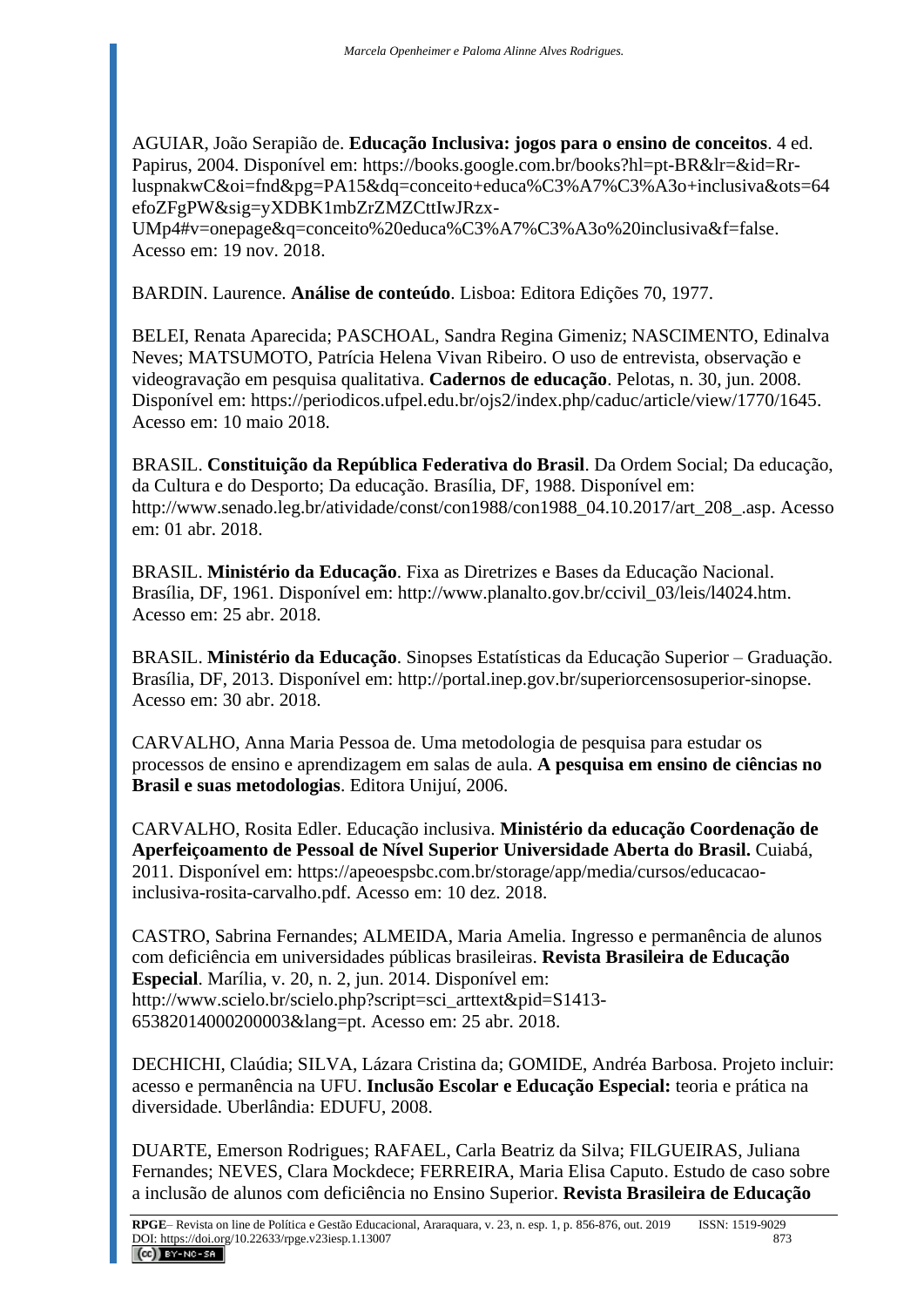**Especial**. Marília, v. 19, n. 2, jun. 2013. Disponível em:

[https://www.researchgate.net/profile/Clara\\_Neves/publication/262747491\\_Case\\_study\\_of\\_inc](https://www.researchgate.net/profile/Clara_Neves/publication/262747491_Case_study_of_inclusion_of_students_with_disabilities_in_Higher_Education/links/53d655070cf228d363ea4e80.pdf) [lusion\\_of\\_students\\_with\\_disabilities\\_in\\_Higher\\_Education/links/53d655070cf228d363ea4e8](https://www.researchgate.net/profile/Clara_Neves/publication/262747491_Case_study_of_inclusion_of_students_with_disabilities_in_Higher_Education/links/53d655070cf228d363ea4e80.pdf) [0.pdf.](https://www.researchgate.net/profile/Clara_Neves/publication/262747491_Case_study_of_inclusion_of_students_with_disabilities_in_Higher_Education/links/53d655070cf228d363ea4e80.pdf) Acesso em: 30 abr. 2018.

DUARTE, Rosália. Entrevistas em pesquisas qualitativas. **Educar em revista**. Curitiba, v. 20, n. 24, 2004. Disponível em: [http://www.scielo.br/pdf/er/n24/n24a11.pdf/.](http://www.scielo.br/pdf/er/n24/n24a11.pdf/) Acesso em: 10 maio 2018.

GODOY, Arlida Schmidt. Introdução à pesquisa qualitativa e suas possibilidades. **Revista de administração de empresas**. São Paulo, vol. 35, n. 2, abril. 1995. Disponível em: [http://www.scielo.br/pdf/rae/v35n2/a08v35n2.pdf.](http://www.scielo.br/pdf/rae/v35n2/a08v35n2.pdf) Acesso em: 10 maio 2018.

JUNIOR, Guanis de Barros Vilela; CARVALHO, Anderson dos Santos. Análise de Conteúdo. **Métodos e técnicas de pesquisa em comunicação**. São Paulo: Atlas, 2005. Disponível em: [http://www.cpaqv.org/epistemologia/analiseconteudo.pdf.](http://www.cpaqv.org/epistemologia/analiseconteudo.pdf) Acesso em: 10 maio 2018.

MENDES, Enicéia Gonçalves; ALMEIDA, Maria Amélia. **Educação Especial Inclusiva: Legados Históricos e Perspectivas Futuras**. São Carlos: Editora Marquezine e Manzini, 2015.

PLETSCH, Márcia Denise. A formação de professores para a educação inclusiva: legislação, diretrizes políticas e resultados de pesquisas. **Educar em revista**. Curitiba, n. 33, 2009. Disponível em: [https://revistas.ufpr.br/educar/article/view/5233/10099.](https://revistas.ufpr.br/educar/article/view/5233/10099) Acesso em: 10 dez. 2018.

RIBEIRO, Eveline Borges Vilela; BENITE, Anna Maria Canavaro. A educação Inclusiva na percepção dos professores de química. **Ciência e Educação**. v. 16, n. 3, 2010. Disponível em: [http://www.scielo.br/pdf/ciedu/v16n3/v16n3a06.](http://www.scielo.br/pdf/ciedu/v16n3/v16n3a06) Acesso em: 30 abr. 2018.

ROCHA, Telma Brito; MIRANDA, Theresinha Guimarães. Acesso e permanência do aluno com deficiência na instituição de ensino superior. **Revista Educação Especial**. Santa Maria, v. 22, n. 34, ago. 2009. Disponível em: [http://www.redalyc.org/html/3131/313128604006/.](http://www.redalyc.org/html/3131/313128604006/) Acesso em: 30 abr. 2018.

ROTTA, Newra Tellechea; OHLWEILER, Lygia; SANTOS, Rudimar Riesgo dos. **Transtornos da aprendizagem: abordagem neurobiológica e multidisciplinar**. 2. ed. Porto Alegre: Artmed, 2016. Disponível em: [https://books.google.com.br/books?hl=pt-](https://books.google.com.br/books?hl=pt-BR&lr=&id=CdiGCgAAQBAJ&oi=fnd&pg=PR1&dq=transtorno+de+aprendizagem&ots=y27vfPB1xx&sig=yB1fAb4RupPDaeeKr4HdWju_H4U#v=onepage&q=transtorno%20de%20aprendizagem&f=false)[BR&lr=&id=CdiGCgAAQBAJ&oi=fnd&pg=PR1&dq=transtorno+de+aprendizagem&ots=y2](https://books.google.com.br/books?hl=pt-BR&lr=&id=CdiGCgAAQBAJ&oi=fnd&pg=PR1&dq=transtorno+de+aprendizagem&ots=y27vfPB1xx&sig=yB1fAb4RupPDaeeKr4HdWju_H4U#v=onepage&q=transtorno%20de%20aprendizagem&f=false) [7vfPB1xx&sig=yB1fAb4RupPDaeeKr4HdWju\\_H4U#v=onepage&q=transtorno%20de%20a](https://books.google.com.br/books?hl=pt-BR&lr=&id=CdiGCgAAQBAJ&oi=fnd&pg=PR1&dq=transtorno+de+aprendizagem&ots=y27vfPB1xx&sig=yB1fAb4RupPDaeeKr4HdWju_H4U#v=onepage&q=transtorno%20de%20aprendizagem&f=false) [prendizagem&f=false.](https://books.google.com.br/books?hl=pt-BR&lr=&id=CdiGCgAAQBAJ&oi=fnd&pg=PR1&dq=transtorno+de+aprendizagem&ots=y27vfPB1xx&sig=yB1fAb4RupPDaeeKr4HdWju_H4U#v=onepage&q=transtorno%20de%20aprendizagem&f=false) Acesso em: 10 jan. 2019.

SANCHES, Isabel; TEODORO, Antônio. Da integração à inclusão escolar: cruzando perspectivas e conceitos. **Revista Lusófona de educação**. n. 8, 2006. Disponível em: http://www.redalyc.org/html/349/34918628005/. Acesso em: 05 abr. 2018.

SILVA, Paulo Adilson da; SANTOS, Flávia Heloísa dos. Discalculia do desenvolvimento: avaliação da representação numérica pela ZAREKI-R. **Psicologia: Teoria e Pesquisa**.